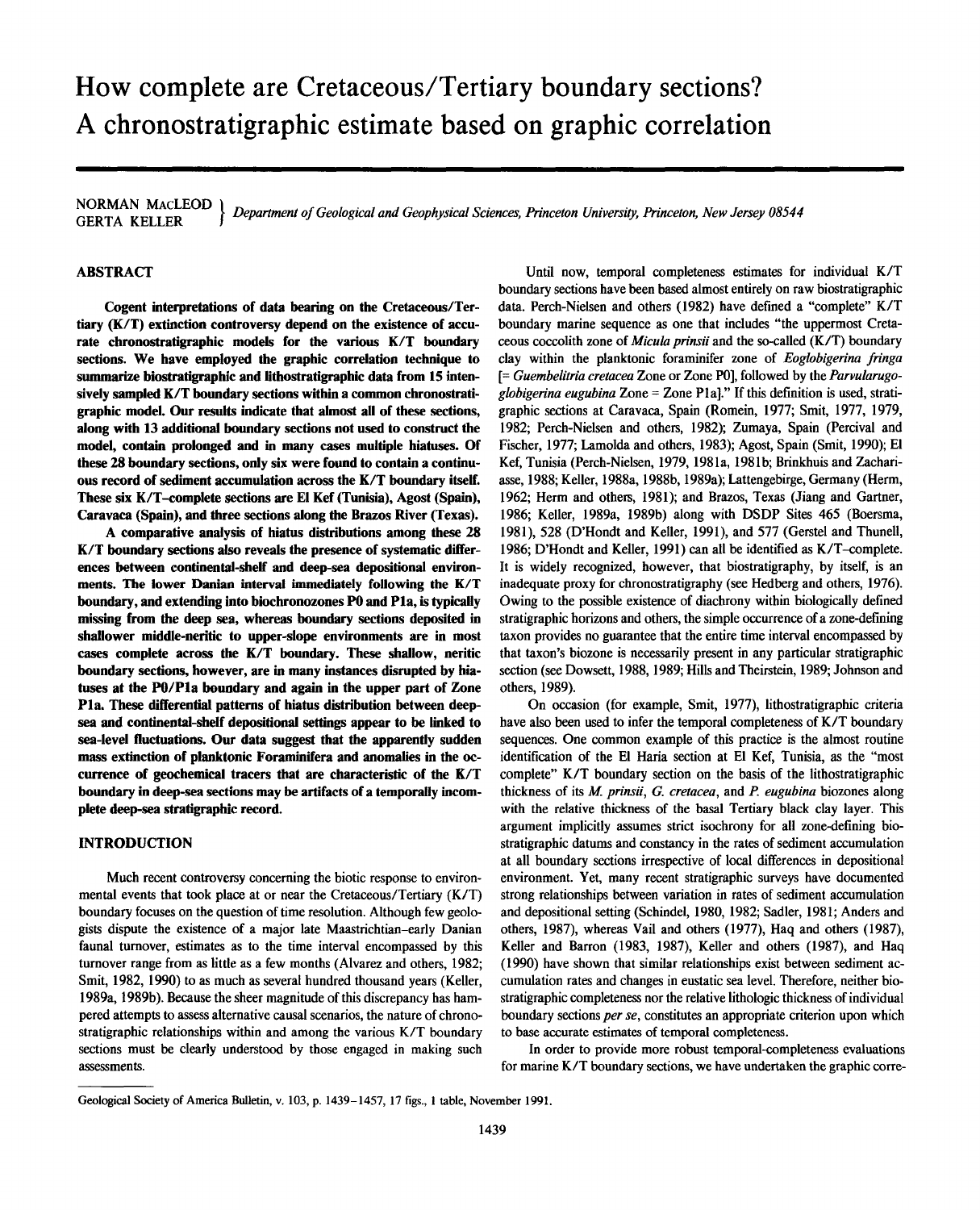# 1440 M**AC**LEOD AND KELLER

lation (Shaw, 1964) of 15 intensively sampled boundary sections from North America, Spain, Europe, North Africa, and Israel, along with deepsea cores from the southern Atlantic and western Pacific Ocean basins (Fig. 1). By quantitatively integrating both biostratigraphic and lithostratigraphic data from a large number of coeval sections, graphic correlation circumvents many of the problems inherent in the *a priori* assumption of either biostratigraphic isochrony or constant sediment-accumulation rates. This is accomplished by systematically comparing all sections in pairs and resolving inconsistencies in the relative placement of datums as dictated by those comparisons. In addition, the combined biostratigraphic/lithostratigraphic summaries that result from graphic correlation analysis have the advantage of being readily updated as more data become available.

On the basis of results obtained from these analyses, we have constructed a composite standard reference section (CSRS) consisting of a best estimate of the corrected global sequence of 75 latest Maastrichtian through early Danian (Zones PO-Plc) biostratigraphic datums. This K/T-CSRS was then used to infer the chronostratigraphy of these and other boundary sections. In this report, we demonstrate the presence of intrazonal hiatuses, provide a preliminary geochronologic estimate of their temporal duration, and assess the implications that these hiatuses hold for scenarios involving geologically instantaneous mass extinctions, sudden changes in the productivity of surface waters, and abrupt enrichments or depletions in various isotopic, elemental, and mineral species at the K/T boundary.

# **METHODS**

# **Biostratigraphic Database**

The set of 15 primary boundary sections used to construct the K/T-CSRS includes Brazos River, Texas (Brazos 1, Brazos CM4, and Brazos Core sections); Cäravaca, Agost, and Sopelana, Spain; Lattengebirge, Germany; El Kef, Tunisia; and Hor Hahar, Sinai, Ein Mor, Zofar, and Ben Gurion in Israel, along with DSDP Sites 528 and 577 (see references above). Each of these sections contains an abundant, wellpreserved, and well-documented planktonic foraminiferal and calcareous nannoplankton biota. Moreover, with the exception of Sopelana and Lattengebirge, the datum levels for which were taken from Rocchia and others (1988) and Herm and others (1981), respectively, all planktonic foraminiferal data were generated by G.K., thereby insuring a consistent planktonic foraminiferal taxonomy.

In all, 68 planktonic foraminiferal and 7 calcareous nannoplankton



**Figure 1. Locations of 28 K/T boundary sections examined in this study, plotted on a paleogeographic reconstruction of continental positions at the time of the K/T boundary (66.4 Ma). White, ocean basins; light stipple, continental platforms; black, inferred extent of terrestrial exposure. Reconstruction based on Denham and Scotese (1987), Stanley (1989), and Ziegler (1990).**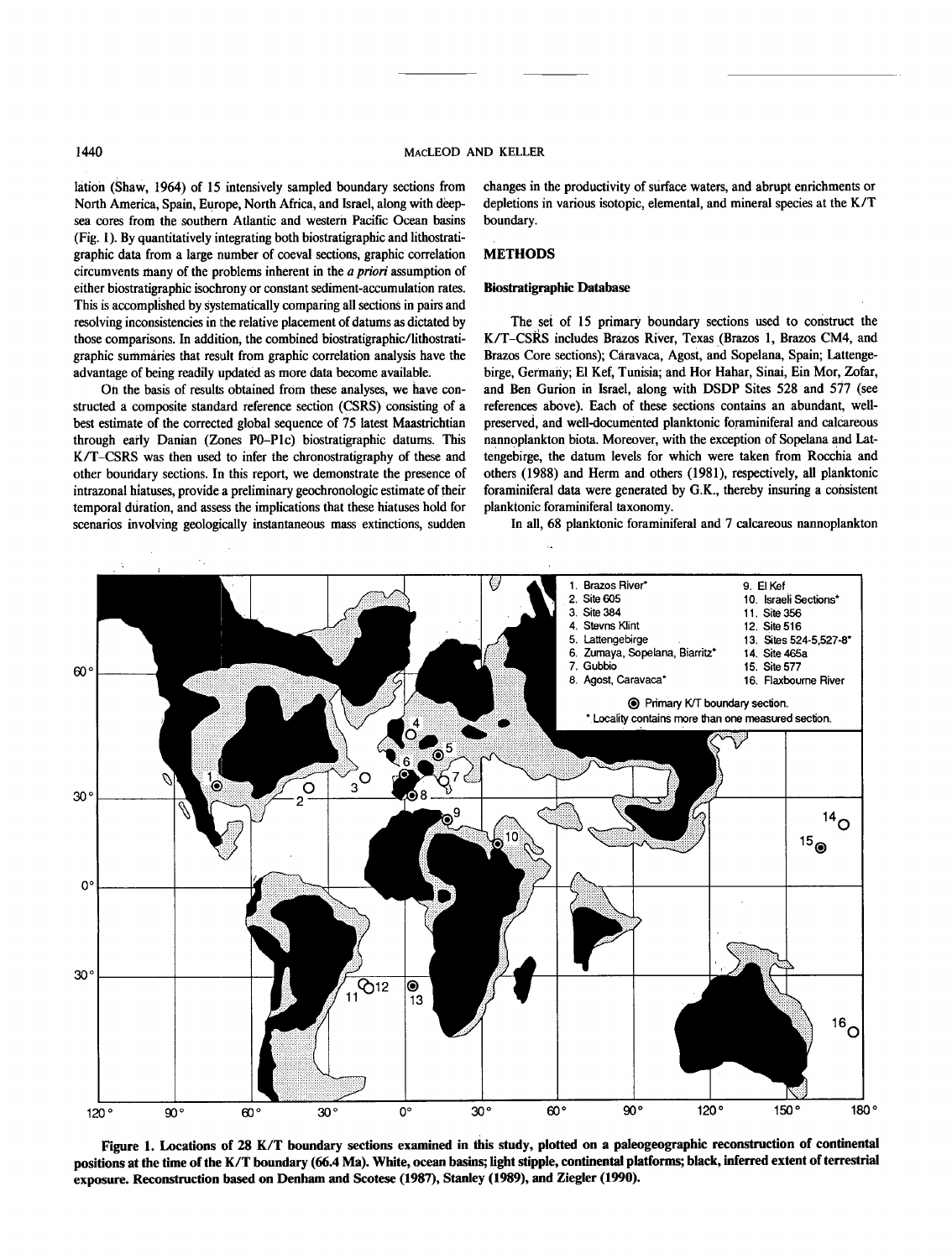## HOW COMPLETE ARE CRETACEOUS/TERTIARY BOUNDARY SECTIONS? 1441

TABLE 1. PROJECTION OF BIOSTRATIGRAPHIC EVENT DATUMS ONTO THE K/T COMPOSITE STANDARD REFERENCE SECTION (K/T-CSRS)

| Zone            | Rank<br>order  | Taxon                                                                     | Datum*                   | Depth <sup>1</sup> | Rank<br>order  | Taxon                                                                                           | Datum*           | $Depth^{\dagger}$        | Zone           |
|-----------------|----------------|---------------------------------------------------------------------------|--------------------------|--------------------|----------------|-------------------------------------------------------------------------------------------------|------------------|--------------------------|----------------|
|                 | 75<br>74<br>73 | Cruciplacolithus primus<br>Eoglobigerina pentagona<br>Eoglobigerina edita | LAD<br><b>LAD</b><br>LAD | 1000<br>950<br>950 | 37<br>36<br>35 | Globigerina taurica<br>Hedbergella monmouthensis <sup>§</sup><br>Chiloguembelina midwayensisFAD | FAD<br>LAD<br>83 | 91<br>90                 |                |
|                 | 72             | Morozovella trinidadensis                                                 | FAD                      | 750                | 34             | Rugoglobigerina macrocephala <sup>§</sup>                                                       | LAD              | 77                       | Pla            |
|                 | 71             | Towiensus petalosus                                                       | FAD                      | 674                | 33             | Markalius inversus                                                                              | FAD              | 70                       |                |
|                 | 70             | Guembelitria cretacea <sup>§</sup>                                        | LAD                      | 584                | 32             | Parvularugo. longiapertura                                                                      | FAD              | 54                       |                |
| P <sub>1c</sub> | 69             | Cruciplacolithus primus                                                   | FAD                      | 506                | 31             | Parvularugoglobogerina eugubina                                                                 | FAD              | 53                       |                |
|                 | 68             | Heterohelix globulosa <sup>§</sup>                                        | LAD                      | 474                |                |                                                                                                 |                  |                          |                |
|                 | 67             | Heterohelix navarroensis <sup>§</sup>                                     | LAD                      | 459                |                |                                                                                                 |                  |                          |                |
|                 | 66             | Heterohelix striata <sup>§</sup>                                          | LAD                      | 459                | 30             | Globastica sp.                                                                                  | <b>FAD</b>       | 43                       |                |
|                 | 65             | Morozovella inconstans                                                    | FAD                      | 458                | 29             | Pseudotextularia punctulata <sup>§</sup>                                                        | LAD              | 38                       |                |
|                 | 64             | Globastica conusa                                                         | LAD                      | 453                | 28             | Eoglobigerina eobulloides                                                                       | FAD              | 22                       |                |
|                 | 63             | Subbotina varianta                                                        | FAD                      | 448                | 27             | Eoglobigerina edita                                                                             | FAD              | 20                       |                |
|                 |                |                                                                           |                          |                    | 26             | <b>Biscutum</b> romeini                                                                         | FAD              | 20                       |                |
|                 |                |                                                                           |                          |                    | 25             | Globastica conusa                                                                               | <b>FAD</b>       | 18                       |                |
|                 | 62             | Globotruncanella caravacaensis <sup>§</sup>                               | LAD                      | 413                | 24             | Globotruncana arca <sup>§</sup>                                                                 | LAD              | 18                       | P <sub>0</sub> |
| Pib             | 61             | Hedbergella holmdelensis <sup>§</sup>                                     | LAD                      | 413                | 23             | Pseudotextularia deformis <sup>9</sup>                                                          | LAD              | 18                       |                |
|                 | 60             | Biscutum parvulum                                                         | FAD                      | 406                | 22             | Rugoglobigerina robusta <sup>§</sup>                                                            | LAD              | 18                       |                |
|                 | 59             | Pseudotextularia costulata <sup>§</sup>                                   | LAD                      | 402                | 21             | Woodringina hornerstownensis                                                                    | FAD              | 17                       |                |
|                 |                |                                                                           |                          |                    | 20             | Rugoglobigerina scotti <sup>§</sup>                                                             | LAD              | 9                        |                |
|                 | 58             | Parvularugoglobigerina eugubina                                           | LAD                      | 400                | 19             | Eoglobigerina fringa                                                                            | <b>FAD</b>       | $\overline{\phantom{a}}$ |                |
|                 | 57             | Parvularugo. longiapertura                                                | LAD                      | 400                | 18             | Pseudoguembelina palpebra <sup>§</sup>                                                          | LAD              | 7                        |                |
|                 | 56             | Globigerinelloides aspera <sup>§</sup>                                    | LAD                      | 396                |                |                                                                                                 |                  |                          |                |
|                 | 55             | Globanomalina compressa                                                   | FAD                      | 379                | 17             | Abathomphalus mayaroensis                                                                       | LAD              | 0                        |                |
|                 | 54             | Eoglobigerina trivialis                                                   | FAD                      | 297                | 16             | Eoglobigerina simplissima                                                                       | FAD              | 0                        |                |
|                 | 53             | Globotruncanella subcarinatus <sup>§</sup>                                | LAD                      | 190                | 15             | Globotruncana aegyptiaca                                                                        | LAD              | U                        |                |
|                 | 52             | Pseudotextularia kempensis <sup>§</sup>                                   | <b>LAD</b>               | 190                | 14             | Globotruncanita conica                                                                          | LAD              | Û                        |                |
|                 | 51             | Rugoglobigerina hexacamerata <sup>§</sup>                                 | LAD                      | 190                | 13             | Globotruncanita stuarti                                                                         | LAD              |                          |                |
|                 | 50             | Planoglobulina carseyae $(s.l)^8$                                         | LAD                      | 154                | 12             | Planoglobulina brazoensis                                                                       | LAD              | $\Omega$                 |                |
|                 | 49             | Eoglobigerina pentagona                                                   | FAD                      | 145                | 11             | Pseudotextularia elegans                                                                        | LAD              |                          | deformis       |
| Pla             | 48             | Globigerinelloides volutus <sup>§</sup>                                   | LAD                      | 136                | 10             | Racemiguembelina powelli                                                                        | LAD              | Ω                        |                |
|                 | 47             | Heterohelix glabrans <sup>§</sup>                                         | <b>LAD</b>               | 136                | 9              | Racemiguembelina intermedia                                                                     | <b>LAD</b>       |                          | mayaroensis/P. |
|                 | 46             | Subbotina pseudobulloides                                                 | FAD                      | 122                | 8              | Racimeguembelina fructicosa                                                                     | LAD              |                          |                |
|                 | 45             | Subbotina triloculinoides                                                 | FAD                      | 115                | 7              | <b>Biantholithus sparsus</b>                                                                    | FAD              | n                        |                |
|                 | 44             | Globastica daubiergensis                                                  | FAD                      | 113                | 6              | Globotruncanella havaensis                                                                      | LAD              | -5                       |                |
|                 | 43             | Pseudotextularia costata <sup>§</sup>                                     | LAD                      | 112                | 5              | Globotruncanita contusa                                                                         | LAD              | -5                       |                |
|                 | 42             | Rugoglobigerina rugosa <sup>§</sup>                                       | LAD                      | 112                |                | Gubierina cuvilieri                                                                             | LAD              | $-5$                     |                |
|                 | 41             | Subbotina moskvini                                                        | FAD                      | 111                | 3              | Planoglobulina multicamerata                                                                    | LAD              | -5                       |                |
|                 | 40             | Heterohelix pulchra <sup>§</sup>                                          | LAD                      | 111                | $\overline{2}$ | Globotruncana trinidadensis                                                                     | LAD              | $-5$                     |                |
|                 | 39             | Globanomalina planocompressa                                              | FAD                      | 100                |                | Planoglobulina carseyae (s.s.)                                                                  | LAD              | $-25$                    |                |
|                 | 38             | Heterohelix planata <sup>§</sup>                                          | LAD                      | 97                 |                |                                                                                                 |                  |                          |                |

\*LAD, last-appearance datum; FAD, first-appearance datum.

^Projected spatial position given in composite standard reference units (CSRU); K/T boundary, 0.

^Cretaceous survivor taxon.

datum events, extending from the uppermost Cretaceous through Zone Pic, were used in K/T-CSRS construction (Table 1). In order to assemble the planktonic foraminiferal biostratigraphic database, each one of the  $> 1,000$  individual samples was washed through a 63- $\mu$ m screen to remove the fine fraction and then randomly split into an aliquot containing approximately 300 specimens. Each specimen within the aliquot was then identified, counted, and mounted on a microslide for reference. Calcareous nannoplankton datum levels were supplied by Romein (1982), Perch-Nielsen and others (1982), Jiang and Gartner (1986), Rocchia and others (1988), and S. Gartner (1990, personal commun.), with the relatively small number of datums reflecting the present lack of a high-resolution K/T biostratigraphy for this organismal group.

The El Kef, Brazos River, and southeastern Spain sections were sampled continuously at the centimeter scale from 50 cm below the K/T boundary to 1.75 m above the boundary and then at between 2 and 5 samples per meter thereafter (see Keller 1988a, 1988b, 1989a, 1989b). The Israeli sections were sampled at 5-cm intervals from the K/T boundary through a black clay layer located from 1.5 to 3 m above the boundary, with sample spacing gradually increasing to 1 sample every 25 cm thereafter (Keller and Benjamini, 1991). DSDP Site 528 was sampled at 20-cm intervals throughout, except for a 1.5-cm subinterval containing the K/T boundary clay. Two samples were taken within this subinterval (see D'Hondt and Keller, 1991). DSDP Site 577 was sampled at 4-cm intervals from 11 cm below to 42 cm above the K/T boundary and at irregular intervals that did not exceed 1 sample every 60 cm thereafter (D'Hondt and Keller, 1991).

Temporal-completeness estimates were also attempted for 13 additional (secondary) boundary sections, including Stevns Klint, Denmark; Gubbio, Italy; Zumaya, Spain; Biarritz, France; and Flaxbourne River, New Zealand, along with DSDP Site 465 in the western Pacific; Sites 356, 516,524,525, and 527 in the South Atlantic; and Sites 384 and 605 in the North Atlantic. These secondary sections were not used to construct the K/T-CSRS, owing to a lack of sufficiently detailed biostratigraphic data and the relative absence of supplemental stratigraphic information (for example, detailed lithostratigraphy, stable isotopic logs, relative-abundance data). Figure 1 shows the locations of these 28 primary and secondary boundary sections on a paleogeographic reconstruction of continental positions at the K/T boundary (66.4 Ma).

## **Graphic Correlation**

Graphic correlation (Shaw, 1964; Miller, 1977; Edwards, 1984) was applied to this biostratigraphic database in order to (i) construct a composite estimate of the datum sequence, (ii) determine correlations between each boundary section and the K/T-CSRS, and (iii) provide a means whereby sediment accumulation rates and hiatus durations could be calculated (via interpolation) from available geochronologic data. Graphic correlation accomplishes these tasks by analyzing the spatial distribution of stratigraphic datum events among all pairs of sections in a quantitative manner (Fig. 2).

Aside from biostratigraphic data, a variety of nonpaleontological but chronostratigraphically informative events (for example, magnetic polarity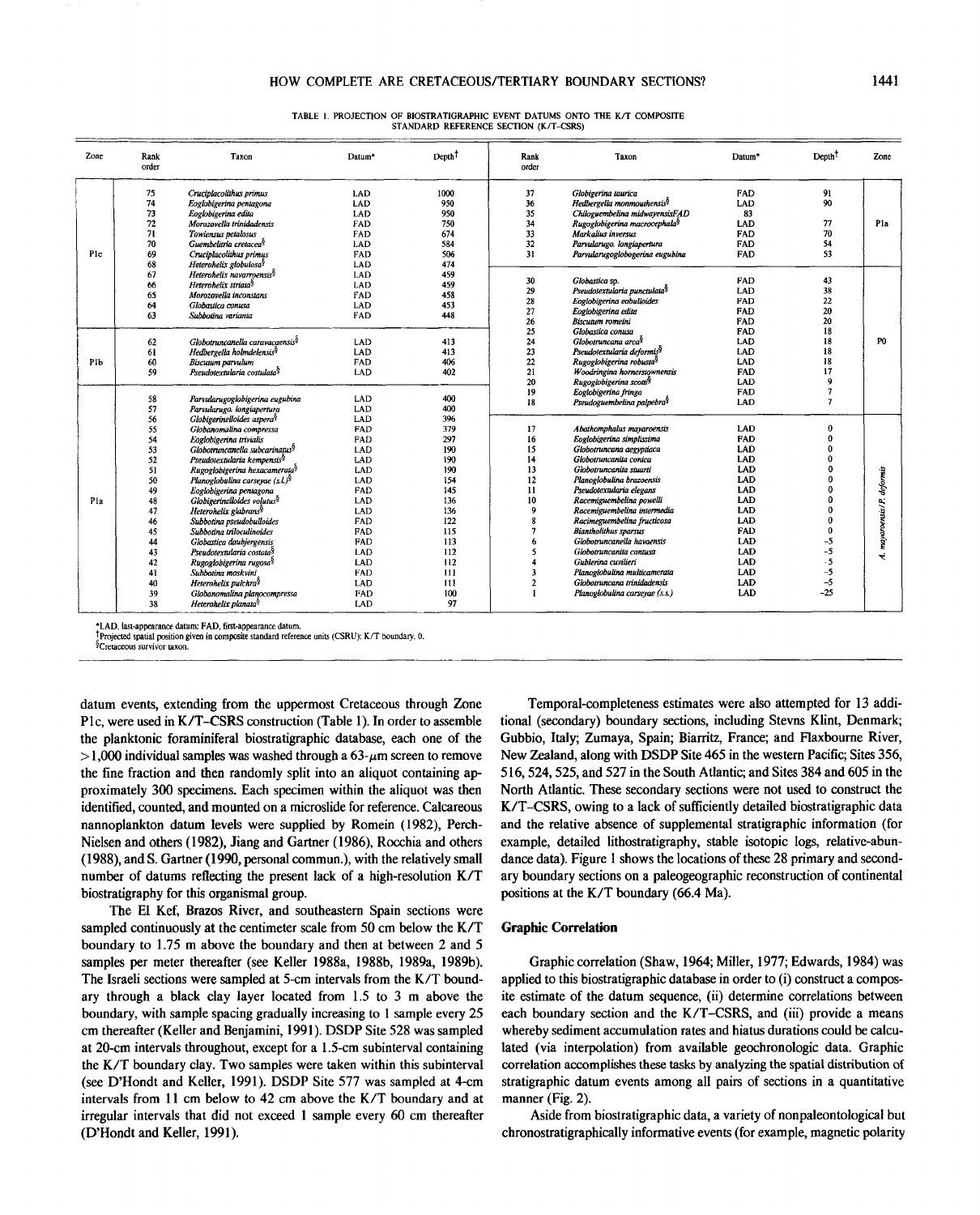reversal horizons, key beds, relative-abundance logs, stable-isotope logs) can be included in any graphic correlation analysis to improve the overall correlation. Because the incorporation of this information often proves crucial in recognizing depositional hiatuses and changes in sediment accumulation rates (see Pisias and others, 1984, 1985; Hazel and others, 1984; Barron and others, 1985; Prell and others, 1986; Edwards, 1989; Hazel, 1989), our biostratigraphic database was coupled with data on the positions of key lithostratigraphic marker beds (for example, the red layer that in many cases, is found at the base of Zone P0), shifts in  $CaCO<sub>3</sub>$ abundance, changes in  $\delta^{13}$ C, and abrupt shifts in the relative abundance of both planktonic and benthonic foraminiferal taxa. Consequently, our K/T



**Figure 2. Illustration of the graphic correlation method. Given two stratigraphic sections, each of which contains 11 biostratigraphic datums (filled circles, first-appearance datums or FAD's; open circles, last-appearance datums or LAO's), the correlation between these sections can be expressed as that line which best maps the position of datums in one section onto their corresponding positions in the other. FAD's and LAD's located on or near the line of correlation (LOC) (datums A, C, D, E, H, I, and K) represent events that occur at approximately the same temporal horizon in each section, whereas those located at some distance from the LOC (datums B, F, G, and J) are indicative of intersection temporal diachrony. If the datum sequence on the y axis of such a plot is designated as a "reference" section, LAD's occurring below the LOC (datum J) and FAD's occurring above the LOC (datum B) represent datums that occupy (respectively) lower and higher horizons in the auxiliary section (x axis) than in the reference section (y axis). Because accurate chronostratigraphic correlation requires that only global highest and lowest occurrences be employed in relating depositional sequences to one another, erroneous (nonmaximal) occurrences of these datums in the reference section can be corrected by using a well-constrained LOC to estimate their appropriate positions (dashed lines). After this is done, the reference section becomes a composite estimate of the actual datum sequence or a composite standard reference section (CSRS). By performing several rounds of comparison between the CSRS and a set of auxiliary measured sections, a stable estimate of the global sequence of datums can be made.** 

boundary correlations are derived from a total stratigraphic database of >100 individual events.

El Kef was selected as the reference section upon which the K/T-CSRS was based. This section presents the longest  $(>10 \text{ m})$  of the 15 primary measured sections, has no obvious faults or structural complications, contains the largest percentage (83%) of the total datum set, and exhibits the smallest number of co-occurrences between datums. Edwards (1984) has recommended that auxiliary (measured) sections be admitted to the compositing process in order of their information content. This data admission protocol was employed throughout each compositing cycle, following an initial estimation of each boundary section's information content that was made according to the criteria used to select the reference section.

The most critical aspect of any graphic correlation study involves the placement of the line of correlation (LOC) that quantitatively expresses relative rates of sediment accumulation between any two measured sections. Although Shaw (1964) originally advocated the use of least-squares linear regression for this purpose, both Miller (1977) and Edwards (1984) have suggested that the judgment of the stratigrapher play a predominant role in LOC placement. This is sensible advice, particularly in situations in which the stratigrapher is employing a wide variety of data (some of which he or she did not personally collect) to infer the correlation. Besides, not all biostratigraphic datums are equally reliable. For instance, the firstand last-appearance datums of fossil species that constitute arbitrary subdivisions of a continuous morphological series are notoriously difficult to recognize. Similarly, a stratigrapher may suspect that the last few occurrences of a species in any particular section may be due to reworking, especially if these specimens show obvious discolorations, signs of physical abrasion, or a patchy stratigraphic distribution. Because these frequently encountered situations can have a dramatic effect on LOC placement, we consider the advantages gained by reintroducing a degree of stratigraphic/ paleontologic judgment to outweigh any losses incurred by slightly increasing the overall idiosyncrasy of the result.

During construction of the K/T-CSRS, LOC placement was further constrained by the following guidelines: (i) that the datum sequence specified by established Upper Cretaceous through lower Danian biostratigraphic zonations (see Smit, 1982; Berggren and Miller, 1988; Keller, 1988a; Canudo and others, 1991; Keller and Benjamini, 1991) was maintained within the initial compositing cycle, and (ii) that correlations among sections located within the same depositional basin exhibit a general consistency. Given these criteria, three compositing cycles were needed to achieve a stable sequence of datum events on the K/T-CSRS (Table 1). As shown by Edwards (1984), datum levels constituting this K/T-CSRS may represent slight over-extensions of the actual stratigraphic ranges of these species. Given the high taxonomic consistency of the biostratigraphic database and the density with which all sections participating in CSRS formation were sampled, however, this sequence must be regarded as the most comprehensive and highly constrained global stratigraphic summary of the K/T transition currently available.

After a stable composite datum sequence has been achieved, the CSRS can be used to evaluate the chronostratigraphy of each boundary section that contributed to its construction. Although we agree that this composite section represents an estimate of the actual datum sequence, we regard a well-constrained estimate to be a more suitable correlation tool than is the *a priori* assumption of both biostratigraphic isochrony and temporal completeness in any single K/T boundary section. Nevertheless, it is important to take inherent variations in the distribution of LOCdefining datums into account when graphically estimating the temporal completeness of single sections. [Note: such variations can influence CSRS construction, leading to the possible over-extension of species ranges as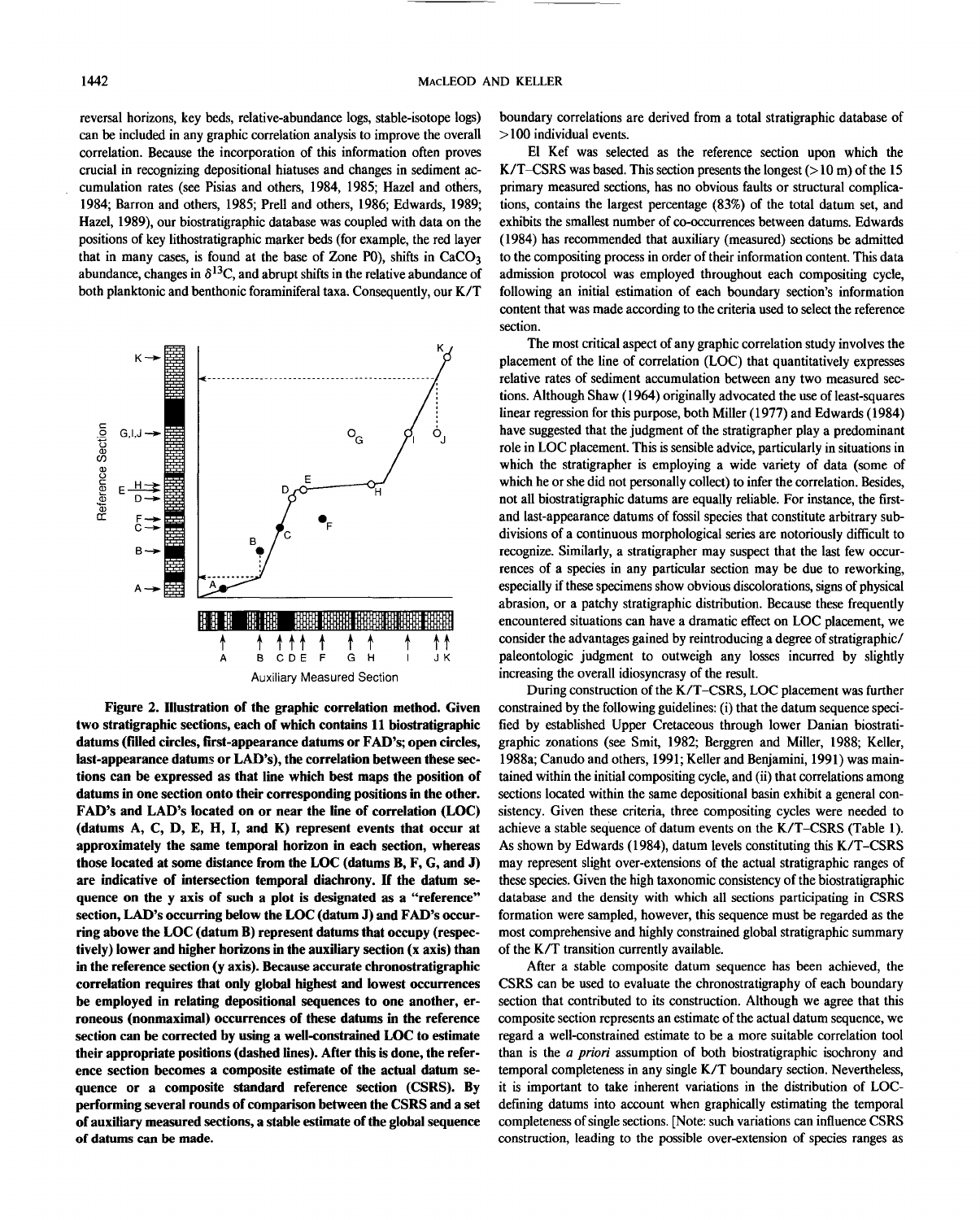mentioned above. These errors, however, can, in theory, be detected either by scanning the compositing history of individual datums and reevaluating those for which the CSRS positions were markedly changed on the basis of a single (miscorrelated?) section, or by expanding the stratigraphic database.] We have attempted to address this inherent uncertainty in the correlation of individual sections with the K/T-CSRS by developing "best-case" (section as temporally complete and sediment accumulation rates as constant as the majority of the data allow) and "worst-case" (section as temporally incomplete and sediment accumulation rates as variable as the majority of the data allow) alternatives. These best- and worst-case correlation models correspond to Miller's concept of the correlation channel (Miller, 1977, Text-Fig. 3) and provide a crude estimate of the boundaries within which the actual correlation is contained. Although we have tried to keep the number of LOC segments specified by our correlations to an absolute minimum, this should not be taken to mean that we fail to appreciate the dynamic nature of sediment accumulation in marine environments. Rather, we interpret these LOC segments to be representative of average sediment accumulation-rate trends that existed over comparatively long time intervals.

In evaluating these results, it should be kept in mind that reification of the geometric relationships between distributions of event datums in the K/T-CSRS and individual boundary sections is by no means a straightforward matter. CSRS estimation is a *spatial* process with changes in the sequence of datum levels taking place along an axis defined by the reference section. This has two important implications. First, the units of the CSRS are equivalent to the spatial units used to define event levels in the reference section; second, identical spatial distances in different parts of the CSRS may represent different intervals of absolute time. The fact that the CSRS is arrayed along a spatial rather than a temporal axis, however, in no way alters the chronostratigraphic interpretation of these results (Shaw, 1964; Miller, 1977). Discontinuities in the distribution of stratigraphic datum events and changes in the trend of a well-constrained LOC are real phenomena that have clear-cut chronostratigraphic implications regardless of whether we can accurately express them in terms of absolute time. Because causal hypotheses purporting to explain the K/T boundary extinctions are almost always described in terms of years (or some subdivision thereof), however, there exists a compelling need to provide the geological community with independent, theory-neutral estimates of temporal resolutions in K/T boundary sections based on empirical stratigraphic data. In order to meet this need, we have attempted a preliminary calibration of the K/T-CSRS to the widely used Paleogene time scale of Berggren and others (1985).

This calibration was achieved by comparing geochronologic age estimates (as given in Berggren and others, 1985) for the K/T boundary (66.40 Ma), the first-appearance datum (FAD) of *P. eugubina* (66.35 Ma), and the duration of the 29R magnetochron (570,000 yr) to the predicted position of these datums on the K/T-CSRS, using a leastsquares linear regression of CSRS position on estimated geochronologic age (Fig. 3). The assumptions implicit in this calibration are that these dates provide the best available age assignments for these stratigraphic events and that the K/T-CSRS datum sequence is, to a first approximation, temporally linear. Although these assumptions are certainly open to question (for example, no attempt has been made to adjust the calibration to reflect the intrinsic error of estimation associated with each age assignment; see caption for Fig. 3), their equivalents are routinely used to evaluate event durations in a large number of geologic and paleontological contexts. Moreover, we believe that these assumptions are reasonable within the context of the present study for several reasons. Our calibration uses all of the available geochronologic data in a rigorous and verifiable manner. Resulting completeness estimates are also (by definition) consistent with the standard geochronologic interpretation of this interval and may be readily modified as more radiometric age determinations are made. Furthermore, empirical analyses of these data indicate that the K/T-CSRS is, indeed, highly linear with respect to their radiometrically based ages despite some uncertainty as to the location of the top of magnetochron 29R in several primary boundary sections (Fig. 3). Irrespective of



**Figure 3. Linear model relating temporal positions of three correlatable events (occurrence of the basal Tertiary red boundary clay, the**  *P. eugubina* **FAD, and the top of magnetochron 29R as given in Berggren and others, 1985) to their predicted positions on the K/T-CSRS (measured in composite standard reference units or CSRU). Age estimates for these three events were obtained by Berggren and others (1985), via interpolation, from their radiometric age calibration of the LaBrecque and others (1977) paleomagnetic reversal sequence. Calibration of the lower Paleogene part of this sequence is based on two radiometric age determinations: (i) an 84.0 Ma date from the Campanian-Santonian boundary (Anomaly 34y) based on K-Ar analysis of bentonites from the western interior of North America by Obradovich and Cobban (1975) and (ii) a 49.5 Ma date for Anomaly 21y based on K-Ar analyses of lavas and tuffs from the western United States by Flynn (1983a, 1983b). Although errors**  on these dates are substantial  $(-1.0 \text{ m} \cdot \text{y})$ , they do not affect either the **age calibration of the magnetic reversal sequence or the age estimates (via interpolation) of individual biostratigraphic events, owing to their similarity of magnitude. Although no attempt was made to take this intrinsic error of absolute age estimation into account within the preliminary calibration model, Berggren and others (1985) indicated that they regard this error to be less than 50,000 yr (as evidenced by their distinction between the K/T boundary at 66.40 Ma and the** *P. eugubina* **FAD at 66.35 Ma). Uncertainty as to the spatial position of the top of chron 29R on the K/T-CSRS results from differing magnetic sampling densities in the sections from which this datum was obtained, along with variations in the correlation of these sections to the K/T-CSRS. Error bars on the plot represent the entire range of positional estimates for this datum. The transfer function shown is based on a least-squares regression of spatial position (in the K/T-CSRS) on time using the mean of the 29R position data. The very high degree of linearity exhibited by these data is indicated by the large coefficient of determination.**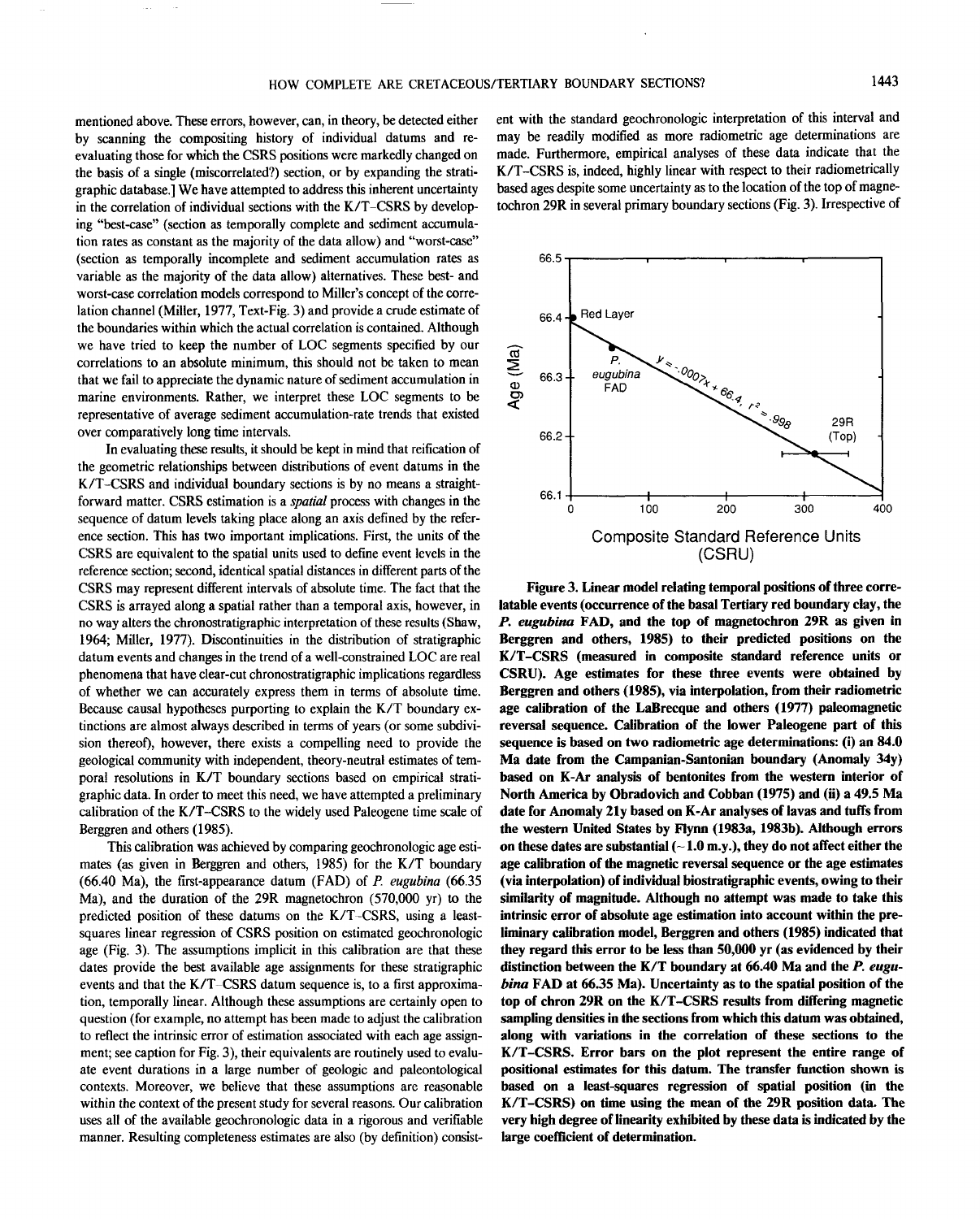**Figure 4. Graphic correlation for the El Kef section with the K/T-CSRS. (A) Distribution of biostratigraphic datums within the first 6 m of the section. (B) Distribution of biostratigraphic datums in the first 1.75 m after the K/T boundary (represented by the square in the lower left-hand corner of part A). Note the widespread diachroneity of biostratigraphic datums in this section when compared to the K/T-CSRS. Circles, LAD's of Tertiary taxa; circles with bars, LAD's of Cretaceous survivor taxa; filled circles, FAD's. Datum numbers refer to datum rank orders given in Table 1. Solid LOC's, worst-case model; dashed LOC's, best-case model (see text). Inclined LOC's define intervals of net sediment accumulation. Vertical LOC's mark the lithologic positions (x axis) and relative temporal durations (y axis) of hiatuses. Biostratigraphic zonation above each plot is that of Keller (1988a, 1989a). Sediment accumulation rates based on preliminary geochronologic calibration of the K/T-CSRS (Fig. 3). Data from Keller (1988a). Biostratigraphic zonation is that of Keller (1989a).** 

which spatial position is used for this latter datum, the product moment correlation coefficient between these radiometric and spatial age data is never less than 0.96. Last, sediment accumulation rates calculated on the basis of this temporal calibration agree well with expectations derived from the study of equivalent modern depositional environments. Although we emphasize that our spatially based chronostratigraphic interpretations are logically distinct from the preliminary geochronologic calibration of the K/T-CSRS, we believe that our admittedly crude but internally consistent and stratigraphically data-based method for relating spatial separations among event horizons to absolute geologic time is preferable to the unbridled chronostratigraphic speculation that has characterized much of the last decade of K/T boundary controversy.

# **RESULTS**

#### **Cretaceous Planktonic Foraminiferal Survivors**

Thirty-five percent of the datum events included in Table 1 are Cretaceous planktonic Foraminifera for which the last-appearance datums (LAD's) have been observed to extend into the lowermost Danian. Most previously published accounts of lower Danian biostratigraphy have attributed the occurrence of these species in unquestionably Danian strata to redeposition rather than *in situ* survivorship. We believe that this traditional explanation is no longer valid in all cases for the following reasons: (i) comparative (graphic) analyses of these biostratigraphic data reveal the survivor fauna to be present in the majority of well-studied, biostratigraphically complete boundary sections; (ii) there is no sedimentological or stratigraphic evidence for significant reworking in K/T boundary sections containing the survivor fauna; (iii) if major sediment mixing had occurred in these sections, we would expect to see other Cretaceous species (for example, *Rugoglobigerina, Globotruncana),* in addition to the characteristic survivor fauna, in lower Danian strata; and (iv) recent stable-isotopic analysis of faunas collected at Brazos River, Texas (Barrera and Keller, 1990), has shown that at least two Cretaceous survivor species *(H. globulosa* and *G. cretacea*) exhibit a  $2^{\degree}/_{00}$  to  $3^{\degree}/_{00}$   $\delta^{13}$ C difference between Maastrichtian and Danian samples. This unique isotopic signature indicates that these Danian specimens could not have been derived from the underlying Upper Cretaceous fauna, but existed in early Danian oceans as extant, living populations. Isotopic analyses of other K/T boundary survivor species are currently underway.



#### El **Kef, Tunisia**

Correlation between the K/T-CSRS and the El Haria section near El Kef, Tunisia, is shown in Figure 4. Although this boundary section has been widely recognized as containing the most extensive accumulation of lower Paleocene sediments and the most complete lower Danian planktonic foraminiferal fauna, our results show that a large number of these taxic first and last appearances present within the El Kef sections are diachronous with respect to their positions in other K/T boundary sections. Nevertheless, our data also indicate that the K/T transition at El Kef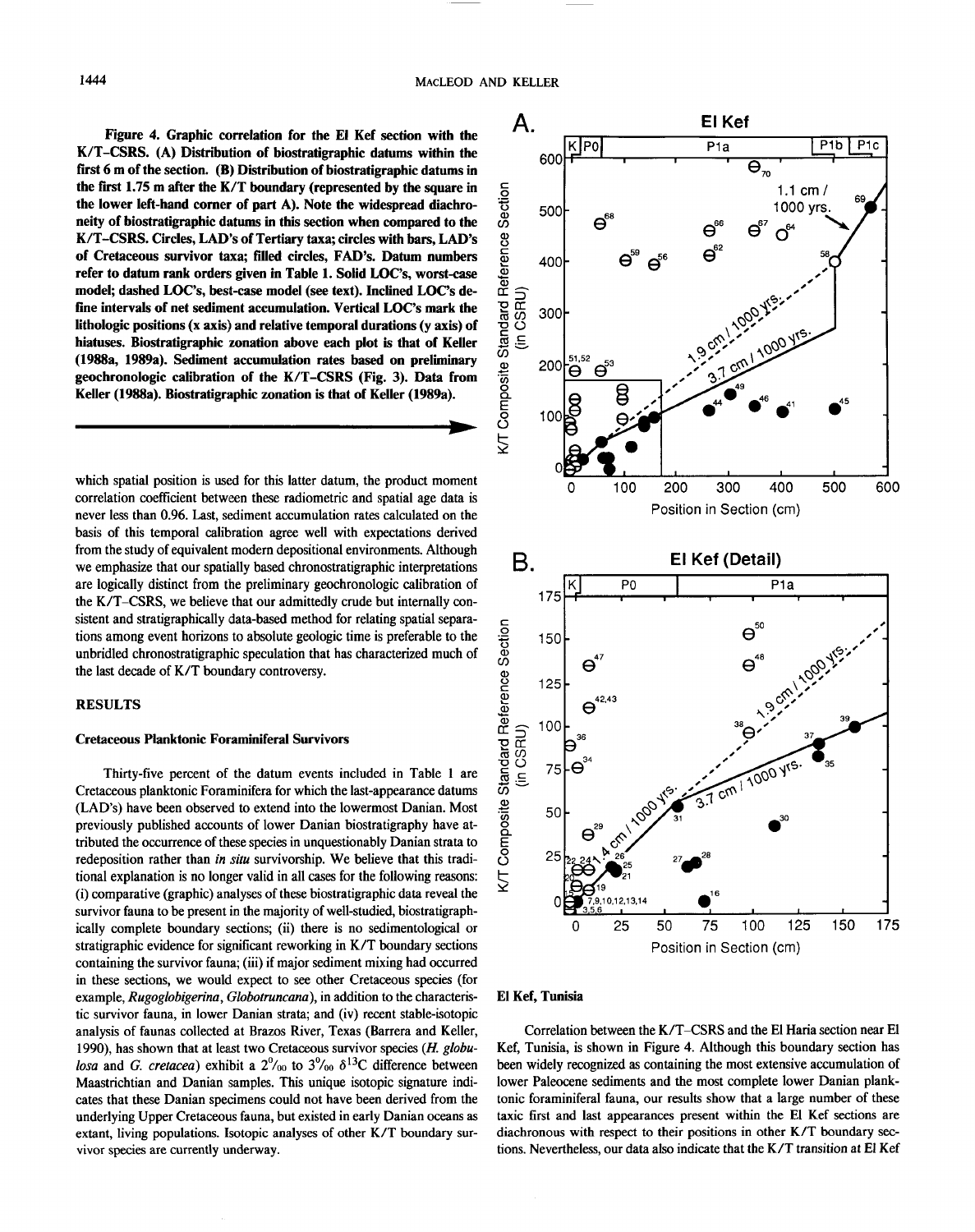may be interpreted both to be temporally complete and to exhibit the highest relative sediment accumulation rate of any section considered in this study.

On the basis of the distribution of 64 biostratigraphic datums contained within the El Kef section (Keller, 1988a), a best-case model can be readily developed in which El Kef is inferred to be both biostratigraphically and temporally complete. This model suggests that sediment accumulation rates remained approximately constant across the K/T boundary and throughout Zone PO, after which they increased slightly. Preliminary geochronologic calibration of the K/T-CSRS suggests that these timeaveraged accumulation rates may have been as high as 1.9 cm/1,000 yr. Although this best-case model is consistent with the pattern of biostratigraphic first- and last-appearance datums, the position of the LOC from the Zone PO/Pla boundary to the end of Zone Pla is riot well constrained. In addition, this best-case model fails to account for abrupt changes in a variety of other El Kef stratigraphic data (discussed below).

Alternatively, a worst-case correlation model for El Kef suggests that average rates of sediment accumulation may have been much greater during the lower part of Zone Pla (estimated to range as high as 3.7 cm/1,000 yr) and that deposition was truncated by either an intrazonal hiatus or interval of active erosion at the top of this biochronozone. Preliminary geochronologic calibration of this worst-case model indicates that as much as 120,000 yr of sediment accumulation may be missing from the section. This interpretation is based on the assumption that the LAD's of *S. moskvini, G. daubjergensis, S. triloculinoides, S. pseudobulloides,*  and *& pentagona* appear at El Kef close to their global maxima. The El Kef worst-case model also provides an explanation for a variety of other stratigraphic data, including (i) the sudden appearance of foraminiferal specimens  $>150 \mu$ m in 4 separate planktonic lineages (Keller, 1988a); (ii) the abrupt appearance of 3 benthonic foraminiferal species (Keller, 1988b), and sudden changes in the relative abundance of 4 different benthonic foraminiferal species (Keller, 1988b); (iii) abrupt shifts in the paleodepth of deposition and oxygen levels as inferred from ostracode (Peypouquet and others, 1986), dinoflagellate (Brinkhuis and Zachariasse, 1988), and benthonic foraminiferal (Keller, 1988b) data; and (iv) a local  $CaCO<sub>3</sub>$  percent abundance maximum (Keller and Lindinger, 1989), all of which are coincident with the graphically predicted position of an upper Zone Pla hiatus (Fig. 5). This putative hiatus event is also supported regionally by coeval hiatuses in nearby Spanish and Israeli sections (see below).

### **Brazos River, Texas**

Correlations between the K/T-CSRS and the Brazos River sections (Brazos 1, Brazos CM4, and Brazos Core) are shown in Figure 6. Graphic correlation of the 44 biostratigraphic datum events present in these sections indicates that each section appears to be missing part of the upper part of Zone Pla and to contain either a short interval of nondeposition or a hiatus within Zone P0. Our biostratigraphically based analyses, however, do indicate that continuous sediment accumulation occurred across the K/T boundary at these Brazos River sections.

In addition to the geometry of LAD and FAD distributions, much physical and paleoecological evidence supports the inference of a Zone Pla hiatus in the Brazos CM4 and Brazos Core sections. At Brazos CM4, Keller (1989a, 1989b) reported "A small unconformity is present 1 m above the K/T boundary marked by sand and glauconite and overlain by silty clay." A similar unconformity was observed by Keller (1989a) 85 cm above the K/T boundary at Brazos Core. Keller's placement of hiatuses at these positions is corroborated by graphic analyses of the biostratigraphic data (Figs. 6B and 6C). This upper Zone Pla hiatus is also characterized by abrupt increases in the relative abundance of *Eoglobigerina* spp. and *G. daubjergensis,* along with the simultaneous disappearance of *H. globulosa, H. navarroensis, G. aspera,* and *P. carseyae s.L* (Fig. 7A). Presence of the upper Zone Pla hiatus at Brazos 1, although not necessitated by available biostratigraphic data, is nevertheless inferred on the strength of the evidence from the other two Brazos River sections and their geographic proximity to Brazos 1.

Evidence supporting recognition of a hiatus or interval of nondeposition within Zone P0 in both the Brazos CM4 and Brazos Core sections is provided by the simultaneous appearance *oiE.fringa* and *W. homerstownensis* at Brazos CM4 (Fig. 6B), along with the coincident appearance of *E. fringa, E. eobulloides,* and *Globastica* sp. at Brazos Core (Fig. 6C).

**Figure 5. Relative-abundance data and event-datum distributions supporting recognition of the upper Zone Pla hiatus in the** El **Kef section. Hiatus level is marked by a solid horizontal line, whereas the K/T boundary is marked by a dashed horizontal line. Stippled pattern indicates the complete absence of any**  planktonic Foraminifera  $>150 \mu m$  in diame**ter from this stratigraphic interval. Data from Keller and others (1988a, 1988b), Keller and Lindinger (1989), Peypouquet and others (1986), and Brinkhuis and Zachariasse (1988). Biostratigraphic zonation is that of Keller (1988a).** 



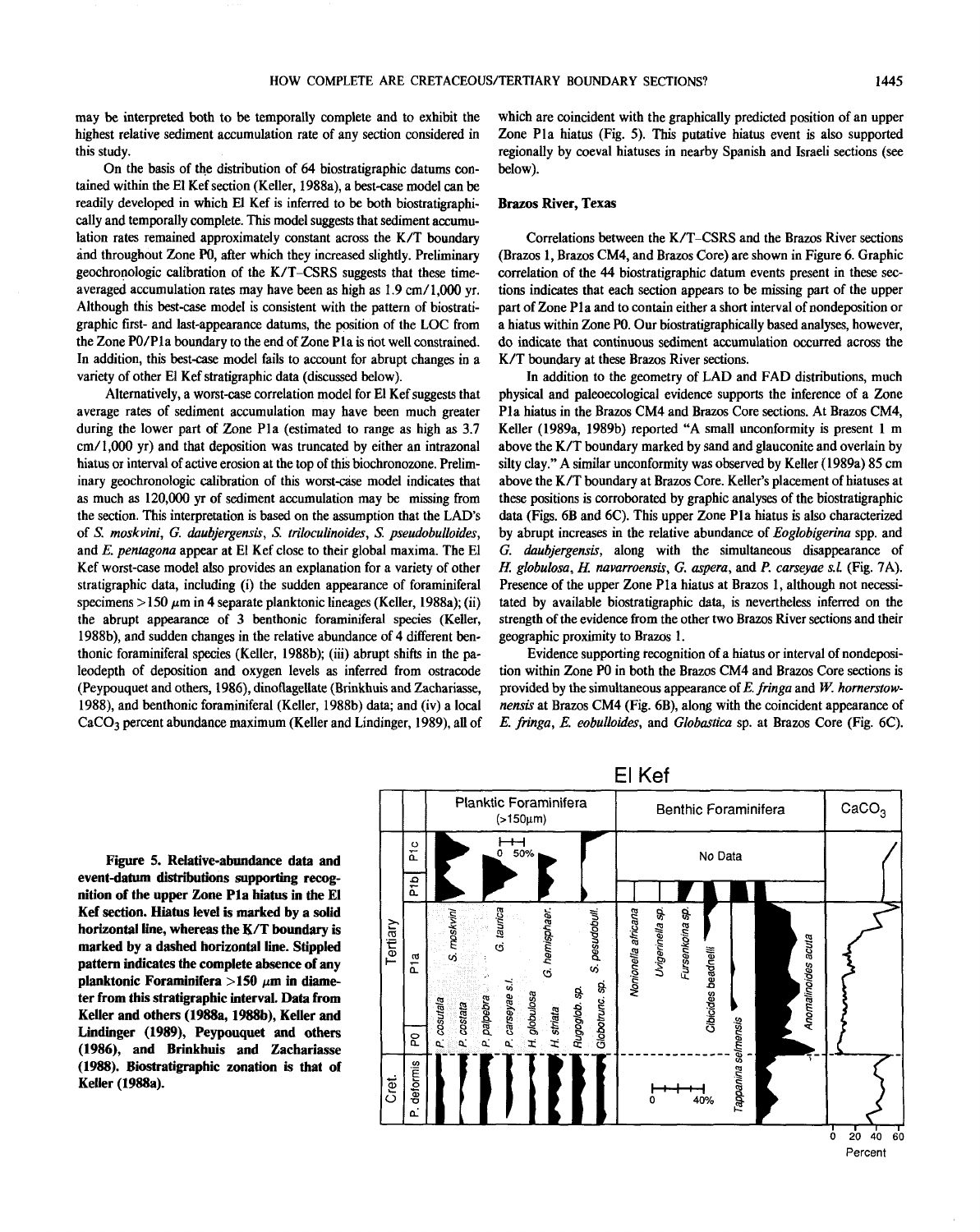

Abrupt changes in the relative abundances of  $W$ . hornerstownensis (including  $W$ . *claytonensis*) and *Guembelitria* sp. also occur at this same horizon (Fig. 7B). Although it seems likely that the Zone P0 hiatus is also present at Brazos 1, the comparatively small number of biostratigraphic datums recorded within Zone P0 hinders a definitive interpretation (Fig. 6A). Nevertheless, extrapolated LOC-segment orientations based on the available Brazos 1 data seem to imply that a marked change in the sediment accumulation did occur at a position that generally corresponds to the Zone P0 hiatus within Brazos CM4 and Brazos Core.



Figure 6. Graphic correlations for Brazos 1 (A), Brazos CM4 (B), and Brazos Core (C) sections with the K/T-CSRS. See Figure 4 caption for explanation of symbols. Sediment accumulation rates based on preliminary geochronologic calibration of the K/T-CSRS (Fig. 3). Because these three sections are in close physical proximity to one another, the position of the Zone P1a hiatus in Brazos 1 is strongly influenced by physical and paleoecological evidence for a hiatus near the P. eugubina LAD (datum 58) at Brazos CM4 and Brazos Core; see text.

On the basis of these data, it is evident that relatively low rates of sediment accumulation (geochronologically estimated to range from 0.3-1.0 cm/1,000 yr) characterized the lowermost Danian at each Brazos River locality. This interval of relatively condensed sediment accumulation is followed at Brazos CM4 and Brazos Core by a short (Zone P0) hiatus that our preliminary geochronologic calibration indicates may represent as much as a 50,000-yr gap in sediment accumulation. At Brazos 1, this event may have been expressed as a simple lowering of the sediment accumulation rate. Above this horizon, all three Brazos River sections record increased rates of sediment accumulation (estimated to range from 0.9–3.3)  $cm/1,000$  yr) followed by a second intrazonal hiatus that includes the upper part of Zone P1a. Age calibration of the K/T-CSRS suggests that the duration of this hiatus might vary from 110,000–220,000 yr, depending on the section and stratigraphic model employed in its estimation.

## **Caravaca and Agost, Southeastern Spain**

At Caravaca and Agost, sediment accumulation from the K/T boundary through lower Zone P0 appears to have proceeded at a lower rate (estimated to be no higher than  $0.2$  cm/1,000 yr) than is observed at either El Kef or the Brazos River sections (Fig. 8A). In the upper part of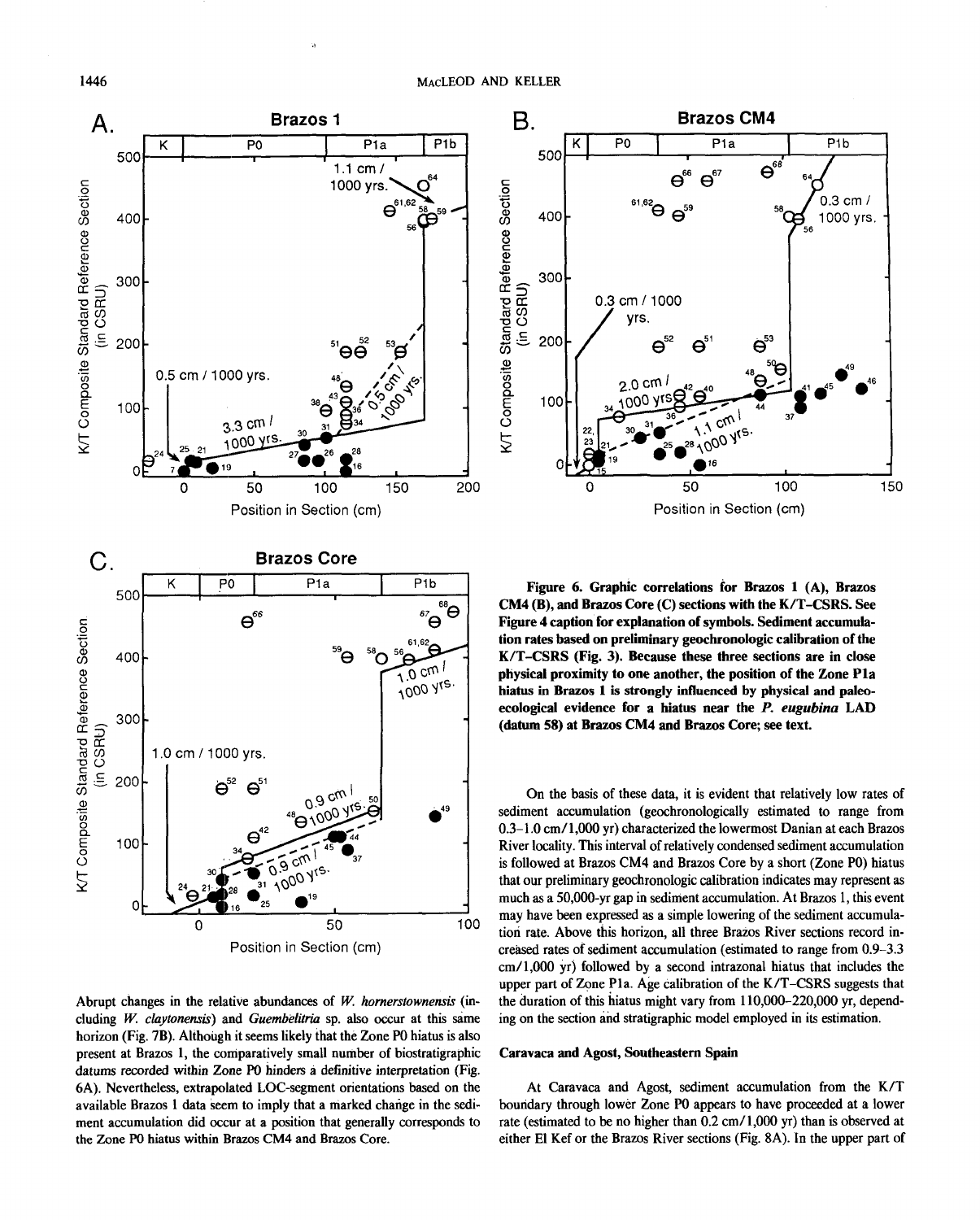

**Figure 7. Relative-abundance data and event-datum distributions supporting recognition of the upper Zone Pla (A) and Zone PO/Pla boundary (B) hiatuses in the Brazos Core section. Hiatus levels are marked by solid horizontal lines, whereas the K/T boundary is marked by a dashed horizontal line. See text for discussion. Data from Keller (1989b). Biostratigraphic zonation is that of Keller (1988a).** 

this zone, however, our graphic correlations suggest two alternative LOC arrangements for each section: a best-case model in which very low sediment accumulation rates persist through the remainder of Zone P0, and a worst-case model in which the sediment accumulation rate increases slightly within the lower part of the zone but, in turn, is truncated by a small hiatus or interval of nondeposition in upper Zone P0 that extends at

**Figure 8. Graphic correlations for the Caravaca (A) and Agost (B) sections with the K/T-CSRS. See Figure 4 caption for explanation of symbols. Sediment accumulation rates based on preliminary geochronologic calibration of the K/T-CSRS (Fig. 3). Data from Canudo and others (1991). Biostratigraphic zonation is that of Keller (1989a).** 

least to the Zone PO/Pla boundary. These geometric discontinuities in the correlation between Caravaca/Agost and the K/T-CSRS are mirrored by either the abrupt appearance and/or sudden changes in the relative abundance of *Guembelitria (cretacea* and *trifolia), E. cf. edita, G. conusa,* and *P. longiapertura* (Fig. 9).

Sediment accumulation rates in these southern Spanish sections undoubtedly increased within the lower part of Zone Pla, after which, again, a relative paucity of FAD's and LAD's allows for both complete and

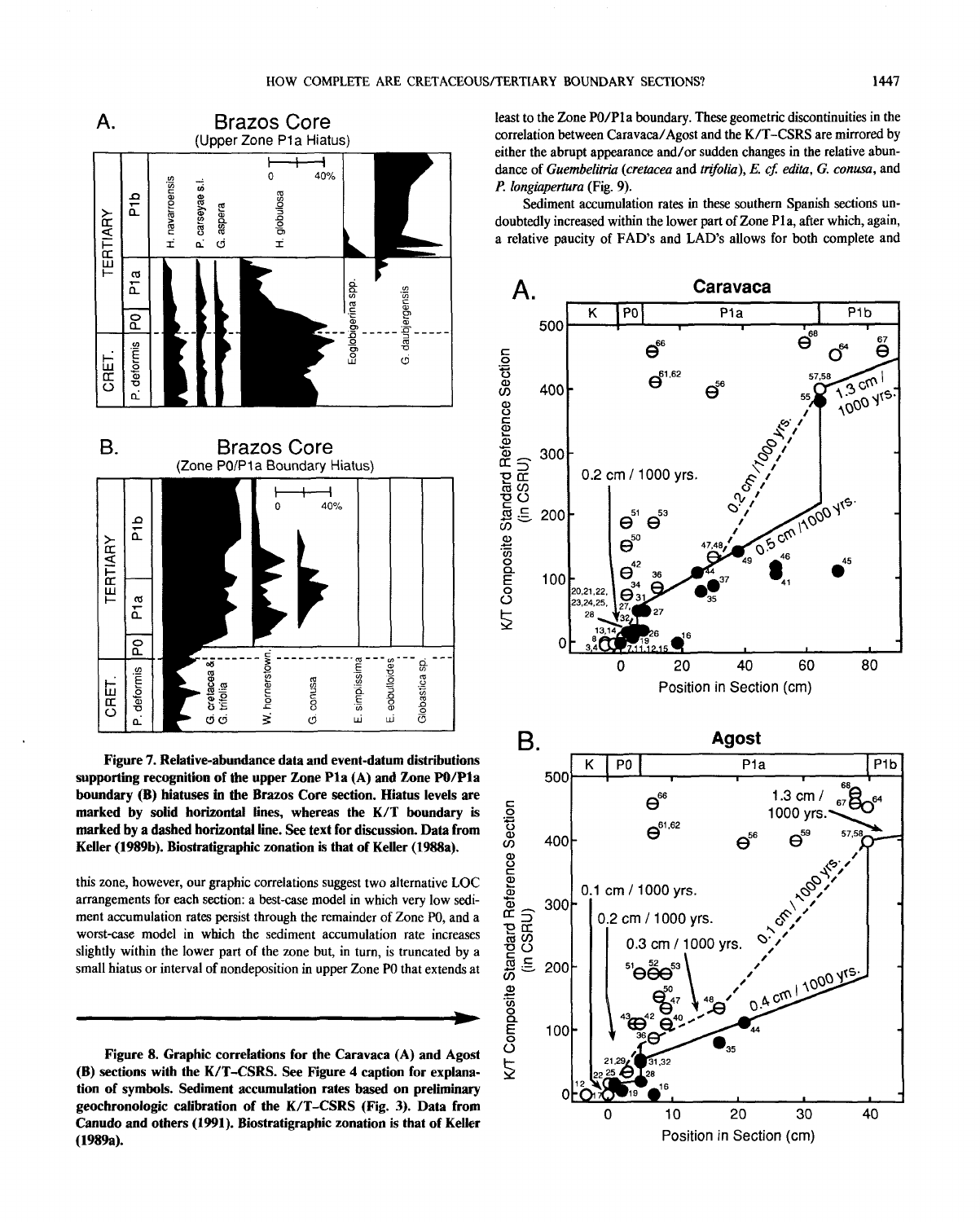

**Figure 9. Relative-abundance data and event-datum distributions supporting recognition of the upper Zone Pia and Zone PO/Pla boundary hiatuses in the Caravaca (A) and Agost (B) sections. Hiatus levels are marked by solid horizontal lines, whereas K/T boundary is marked by a dashed horizontal line. Data from Canudo and others**  (1991). Biostratigraphic zonation is that of Keller (1989a).

incomplete sediment accumulation models to be postulated. Recognition of the upper Zone Pla hiatus as well as a short hiatus at the Zone P0/Pla boundary at both Caravaca and Agost is supported by sudden changes in the relative abundances of *G. cretacea, G. trifolia,* and *W. homerstownerisis,* along with the simultaneous disappearance of *P. longiapertura, E. cf. édita*, and *G. conusa* (see Fig. 9). In both sections, these events coincide with a sharp contact between thè black basal boundary clay and overlying marly sediments. Thus, available stratigraphie data for Caravaca and Agost indicate that rates of sediment accumulation were not constant through the lower Danian and that substantial diachrony characterizes these biostratigraphic datum events. Although a best-case interpretation of these data is consistent with the conclusion that Caravaca and Agost both contain complete records of local faunal and environmental changes across the K/T boundary and throughout the lowermost Danian, the very low apparent rates of sediment accumulation called for by these correlations suggest that results of biostratigraphic, paleobiological, or geochemical analyses of samples from these sections will necessarily incorporate much greater degrees of time-averaging than comparable samples from other boundary sections (for example, El Kef, Brazos River).



**Figure 10. Graphic correlations for the Sopelana (A) and Lattengebirge (B) sections with the K/T-CSRS. See Figure 4 caption for explanation of symbols. Sediment accumulation rates based on preliminary geochronologic calibration of the K/T-CSRS (Fig. 3). Data from Lamolda (1983) and Herrn and others (1981), respectively. Biostratigraphic zonation is that of Keller (1989a).** 

# **Sopelana, Northern Spain, and Lattengebirge, Germany**

Patterns of sediment accumulation and hiatus distribution of Sopelana and Lattengebirge are very similar (Fig. 10) despite the relatively small number of datum events that have been recorded from each. Availa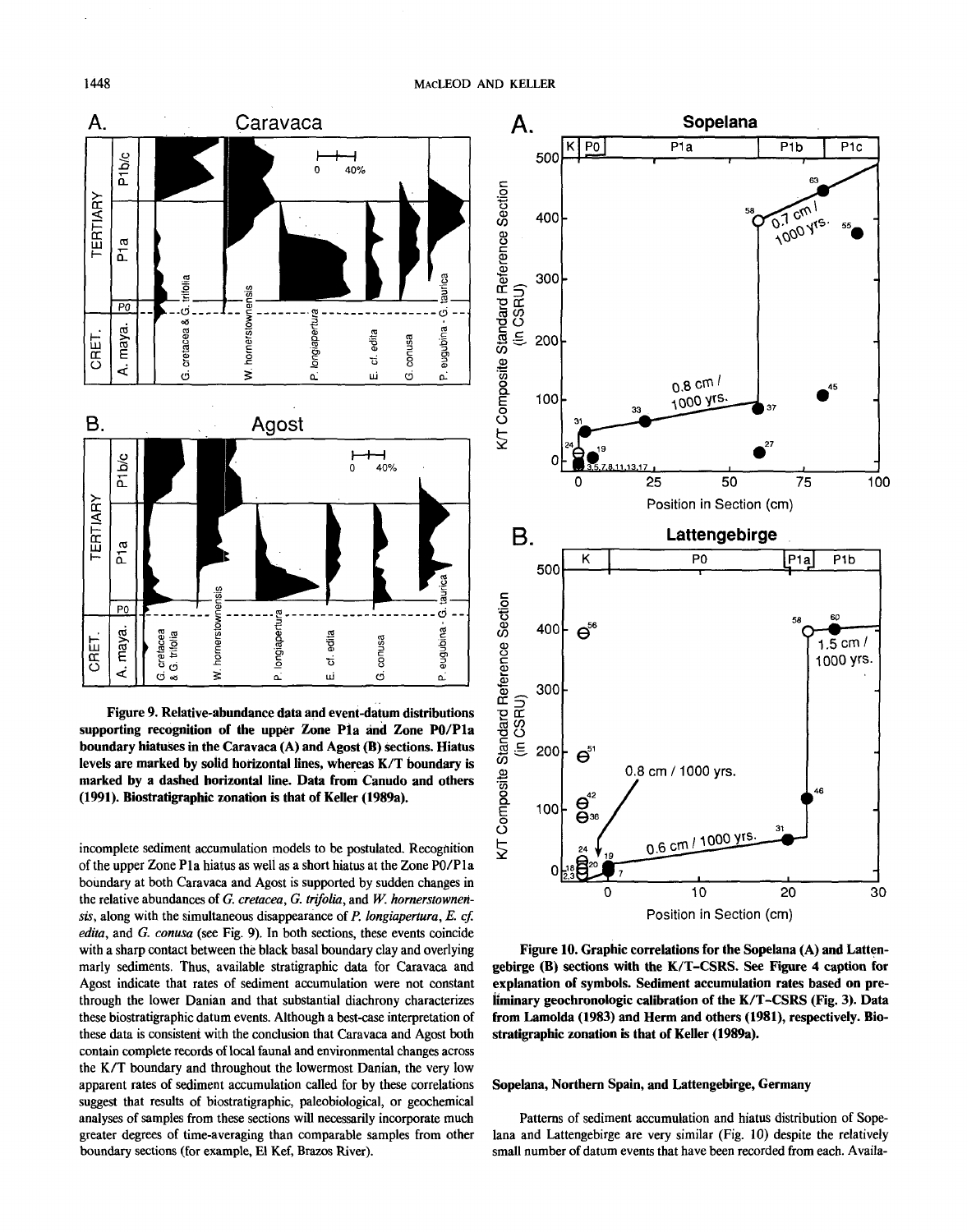ble data from these sections, however, indicate the presence of at least two hiatuses. The first of these occurs just above a 2- to 3-mm red layer that, in many sections, coincides with the biostratigraphically defined K/T boundary. Co-occurrence of this red layer and the FAD of *E fringa* at Lattengebirge suggests the presence of a very high degree of stratigraphic condensation within Zone PO, as these two datums are separated by 7 composite standard reference units (CSRU). At Sopelana, the red layer is separated from the FAD of *P. eugubina* by only 2 cm, implying the elimination of virtually all of Zone PO (estimated by Berggren and others, 1985, to be 50,000 yr in duration). Location of the *P. eugubina* FAD 17 cm above the *K fringa* FAD in the Lattengebirge section indicates that Zone PO sediment accumulation rates may have been very low. Also, coincidence of the *S. pseudobulloides* FAD and *P. eugubina* LAD at Lattengebirge, and the *G. taurica* and *K edita* FAD's with the *P. eugubina*  LAD at Sopelana, suggests that prolonged depositional hiatuses are present within the upper part of Zone Pla in both of these European sections.

## **Negev Desert, Israel**

Correlations of Israeli K/T boundary sections at Sinai, Zofar, Hor Hahar, Ben Gurion, and Ein Mor (Keller and others, 1990) with the K/T-CSRS are presented in Figure 11. During the Late Cretaceous and early Danian, these sections represented outer-shelf to upper-slope environments that were subject to intermittent coastal upwelling (Shemesh and Kolodny, 1988; Keller and others, 1990). Graphic comparison of biostratigraphic datum levels in these sections to the K/T-CSRS indicates that in addition to a K/T boundary hiatus, both Zone PO/Pla and upper Zone Pla hiatuses are present (Figs. 11 and 12).

Physical evidence supporting our interpretation of this highly fragmented lower Danian stratigraphic record includes the very short lithostratigraphic intervals containing Zones P0 and Pla in these sections, the absence of a distinct basal Tertiary boundary clay, and the abundant tan-colored angular microclasts derived from the underlying Maastrichtian sediments that are common within the gray lower Danian clays. We have observed no microclasts above Zone Pla in any other primary boundary section. These microclasts are most likely redeposited fragments of underlying lithified Maastrichtian sediments and are indicative of active current erosion.

Biostratigraphic evidence for a K/T boundary hiatus in these sections is based on anomalous co-occurrences of *E. edita, W. hornerstownensis, G. conusa, E fringa,* and *E. eobulloides* FAD's (Fig. 11). The cooccurrence of these datum levels, that are separated by as much as 15 CSRU on the K/T-CSRS, suggests that most of Zone P0 is absent. Preliminary geochronologic estimates for this K/T boundary hiatus range as high as 10,000 yr. At least part of Zone P0 appears to be present in all of these Israeli sections except Hor Hahar, where the co-occurrence of *W. hornerstownensis, G. conusa, E. edita, P. eugubina,* and *P. longiapertura*  FAD's implies that sediments assignable to Zone Pla lie directly on upper Maastrichtian strata (Fig. 11C).

Israeli sections at Sinai, Zofar, and Ein Mor also exhibit evidence for a second hiatus at or near the Zone PO/Pla boundary (Figs. 11 A, 1 IB, 1 IE, and 12) in the form of the co-occurrence of *P. eugubina, P. longiapertura,* and *Ch. midwayensis* FAD's. These taxa are separated by as much as 30 CSRU, implying the absence of a substantial time interval (geochronologically estimated to represent as much as 20,000 yr). Strong similarities between this Zone PO/Pla boundary hiatus in the Negev sections and coeval hiatuses at Brazos River, Agost, and Caravaca indicate that the effects of this oceanographic event were worldwide in scope.

Each of the Israeli sections exhibits a third and much longer stratigraphic hiatus corresponding to the upper Zone Pla hiatus observed in sections from Texas, southern Spain, Germany, and Tunisia (Figs. 11 and 12). Biostratigraphic evidence for this hiatus is provided by the cooccurrence of *S. pseudobulloides, S. moskvini, G. taurica, G. compressa, G. pentagona,* and *G. daubjergensis* FAD's along with *P. eugubina* and *G. conusa* LAD's (Figs. 11 and 12). Although the chronologic dimensions of this upper Zone Pla hiatus vary among the Israeli sections, together they define an interval of approximately 160,000 yr.

## **DSDP Sites 528 and 577**

Compared to the K/T boundary shelf sections in Tunisia, Texas, Spain, Germany, and Israel, patterns of sediment accumulation in deep-sea settings such as DSDP Sites 528 (Walvis Ridge) and 577 (Shatsky Rise) are of a decidedly different character (Fig. 13). Whereas varying amounts of Zone P0 sediments are typically present in middle-shelf to upper-slope sections, there is no evidence for the presence of this biozone in either of these two deep-sea sites. Instead, available biostratigraphic evidence strongly supports the recognition of a basal Tertiary hiatus in both cores. This evidence includes the co-occurrence of *E fringa, W. hornerstownensis, E. eobulloides, E. edita,* P. longiapertura, and *Ch. midwayensis* FAD's (Figs. 13 and 14). On the basis of our K/T-CSRS, co-occurrences of these datums would not be expected until the lower part of Zone Pla (Table 1). This biostratigraphic evidence is augmented by a sharp lithologic contact and an abrupt decrease in the percent abundance of  $CaCO<sub>3</sub>$  at the K/T boundary in both of these deep-sea cores (D'Hondt and Keller, 1991).

Although the evidence supporting recognition of this K/T boundary hiatus at Sites 528 and 577 is clear, the relatively impoverished planktonic foraminiferal faunas contained within these cores, along with the somewhat coarse sample spacing, greatly encumber our ability to infer the temporal limits of this deep-sea hiatus event. Consequently, the hiatus event limits shown in Figure 13 are based on assumptions of relatively constant sediment accumulation rates determined from a combination of FAD's and LAD's in the overlying strata. These limits should be regarded as approximations that will, it is hoped, be improved through highresolution restudy of these and other deep-sea sections. On the basis of our present model, though, the basal Tertiary hiatus at Sites 528 and 577 is geochronologically estimated to represent a minimum of 60,000 yr.

## **Chronostratigraphy of Secondary K/T Boundary Sections**

We have also compared published biostratigraphic descriptions of 13 additional K/T boundary sections with the K/T-CSRS in an effort to evaluate their chronostratigraphic fidelity (Fig. 15). The sampling of these sections was done on a much coarser scale than in the 15 primary boundary sections, and the available biostratigraphic database is, for the most part, limited to anecdotal notations of a few basal Tertiary index species. Although this lack of biostratigraphic detail, along with any ancillary stratigraphic data, severely limits our ability to evaluate the chronostratigraphy of these sections, a number of important generalizations can still be made.

**Stevns Klint, Denmark.** The widely discussed shallow-neritic K/T boundary section at Stevns Klint consists of a basal boundary clay that separates Maastrichtian from Danian limestones. Foraminifera in the 0- to 2-cm-thick basal black clay are dissolved, although a very poorly preserved assemblage is present in the interval from 2-10 cm above the boundary. This fauna contains *Globastica conusa, W. hornerstownensis,*  and *Eoglobigerina danica* (unpub. data). In the absence of the critical *P. eugubina* datum, this particular assemblage of species could occur anywhere within the P0 through Pic interval (Table 1). No planktonic Foraminifera have been recovered from the interval between 10 and 20 cm above the K/T boundary, although at 25 cm, a well-preserved assemblage containing abundant *G. daubjergensis* and *S. pseudobulloides,* but, again, lacking *P. eugubina,* was found (Hofker, 1960; Cepek and Moorkens, 1979; G. Keller, unpub. data). The faunal record of this upper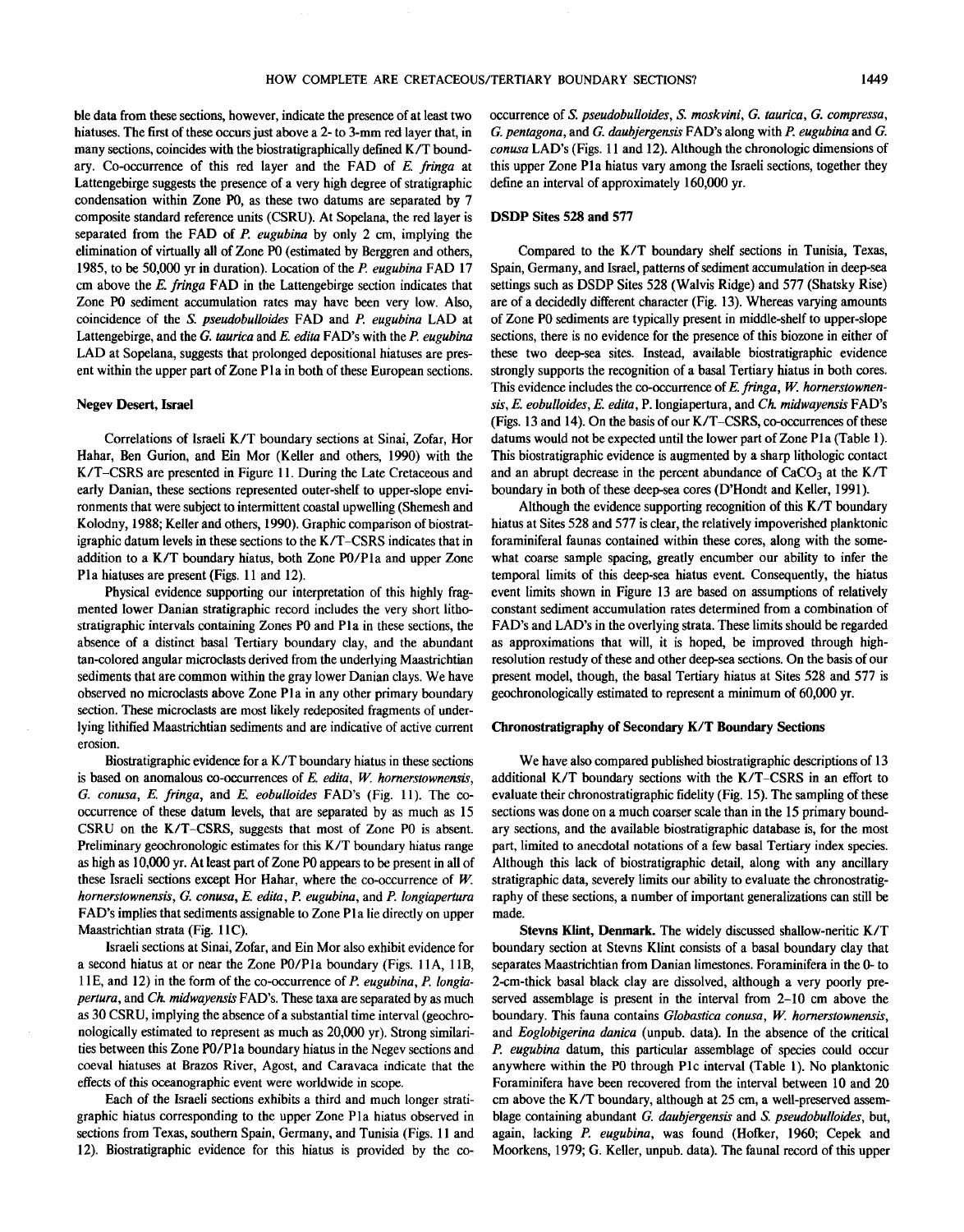

Figure 11. Graphic correlations for the Sinai (A), Zofar (B), Hor Hahar (C), Ben Gurion (D), and Ein Mor (E) sections from the Negev Desert with the K/T-CSRS. See Figure 4 caption for explanation of symbols. Sediment accumulation rates based on preliminary geochronologic calibration of the K/T-CSRS (Fig. 3). Data from Keller and Benjamini (1991). Biostratigraphic zonation is that of Keller (1989a).

interval is characteristic of Zone P1c. If Zone P1a is present at Stevns Klint, it would have to be contained within the 15-cm barren interval. Thus, it seems very likely that a period of either extreme stratigraphic condensation, nondeposition, or hiatus formations is present somewhere within the Zone P0 to P1c interval, although available biostratigraphic data are insufficient to constrain this event more precisely. A basal K/T hiatus for this section has also been proposed by both Hakansson and Hansen (1979) and Perch-Nielsen and others (1982).

Gubbio, Italy. The K/T boundary section near the town of Gubbio, Italy, has often been described as complete and has been, at various times, proposed as the K/T boundary magnetostratotype (Alvarez and others, 1977; Arthur and others, 1987). This boundary is lithologically marked by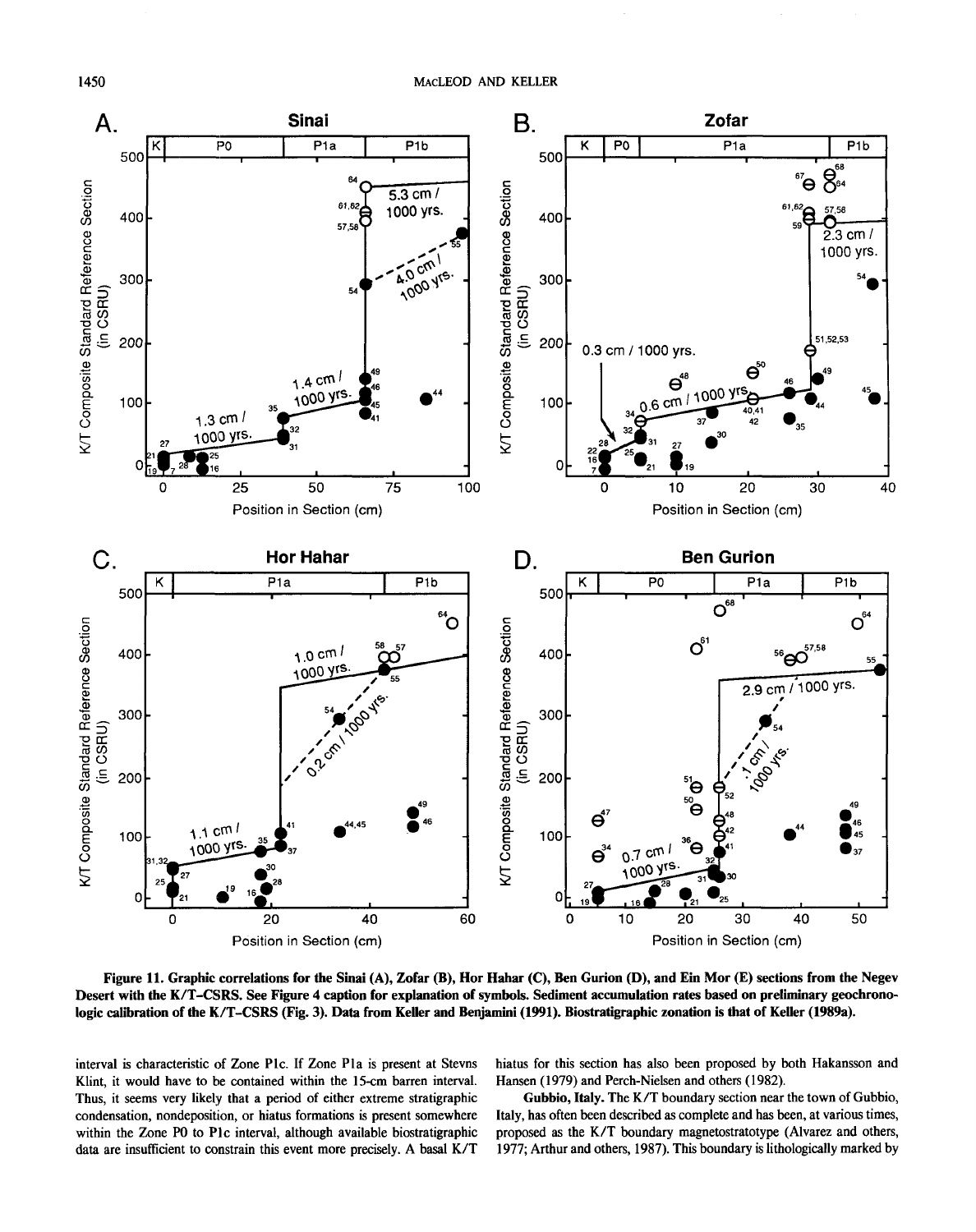

a 0.5- to 1.0-cm red-brown clay layer intercalated between Maastrichtian and Tertiary limestone beds. There is no distinct basal red clay layer, and no Tertiary planktonic Foraminifer have been reported from this clay interval (Smit and ten Kate, 1982). Immediately above the clay layer, Luterbacher and Premoli-Silva (1964) observed both *P. eugubina* and *S. pseudobulloides* FAD's. Virtually all lower Danian planktonic foraminiferal biostratigraphic zonations of the past 10 yr show this datum sequence to be incomplete (Henn and others, 1981; Smit, 1982; Keller, 1988a). Our K/T-CSRS corroborates these findings (Table 1). The simultaneous occurrence of these two lower Danian datums suggests that a hiatus at Gubbio spans all of Zone P0 and extends into at least the lower part of Zone P1a. Contrary to statements by Alvarez and others (1980, 1982, 1990), there is no high-resolution planktonic foraminiferal evidence to suggest that the Gubbio section contains a temporally complete history of K/T boundary events.

**Zumaya, Spain.** The K/T boundary section exposed in the coastal cliffs near Zumaya in northern Spain lacks a distinct boundary clay layer, but a 35-cm-thick, dark silty marl bed is present at the boundary. Herm (1965) reported *P. eugubina* and *W. homerstownensis* within the basal 3 cm of this bed and the FAD of *S. pseudobulloides* at the 3 cm level, whereas Smit and ten Kate (1982) observed *P. eugubina, W. homerstownensis,* and *K fringa* throughout the first 10 cm of this bed. Co-occurrence of these species implies the presence of a depositional hiatus spanning Zone P0 and the lowermost part of Zone Pla (Table 1).

**Biarritz, France.** The section exposed along the coastal cliffs 3 km south of the village of Biarritz consists of upper Maastrichtian pelagic marls and Danian pelagic limestones separated by a 1-cm-thick boundary clay that underlies 40 cm of red-brown marl (Romein and Smit, 1981). No planktonic Foraminifera have been recovered from the boundary clay, but a *"Parvularugoglobigerina eugubina* assemblage" is reported from the overlying marl (Smit and ten Kate, 1982) along with the nannofossil *M. inversus* (Perch-Nielsen, 1979). Absence of the distinctive Zone P0 planktonic foraminiferal fauna implies that this biozone may be missing from the section. In addition, there are no foraminiferal datums constraining the interval above the *P. eugubina* FAD, although Perch-Nielsen (1979) reported the *C. primus* (calcareous nannofossil) FAD 1.5 m above the K/T boundary. On the basis of these data, it is probable that all of Zone P0 and at least the lower part of Zone Pla is missing (Table 1). After examining the Stevns Klint calcareous nannofossil record, Perch-Nielsen and others (1982) concluded that "in the Tertiary part [of Biarritz], sedimentation seems to have been interrupted repeatedly." Our results corroborate this interpretation.

**Flaxbourne River, New Zealand.** The Flaxbourne River section, considered by some to be the most complete K/T boundary section in New Zealand (Strong and others, 1987), consists of Maastrichtian and Danian pelagic limestones separated by 40-50 cm of laminated calcareous mudstone that, in turn, overlies a 2-cm-thick boundary clay. Although the first Tertiary planktonic Foraminifera are not reported until 30 cm above the boundary clay, the entire interval from the boundary clay to this horizon was assigned to Zone P0 by Strong and others (1987). The fact that no Tertiary species have ever been recovered from this 0- to 30-cm interval, however, renders this assignment arbitrary. These authors also assigned the interval from 30-40 cm above the boundary clay that was found to contain some small Tertiary species (for example, *K cf. fringa)* to Zones Pla and Plb despite their apparent failure to find the standard index taxa for those zones. In the absence of P. *eugubina,* this interval could just as easily be assigned to Zone P0 (Table 1). Strong and others (1987) then went on to assign a planktonic foraminiferal assemblage characterized by *G. daubjergensis* from the interval 50-100 cm above the boundary clay to Zone Pic. On the basis of our composite datum sequence, however, the global first appearance for this datum was found to reside within Zone Pla



**Figure 12. Relative-abundance data and event-datum distributions supporting recognition of the upper Zone Pla and Zone P0/Pla boundary hiatuses in the Sinai section. Hiatus levels are marked by solid horizontal lines, whereas the K/T boundary is marked by a dashed horizontal line. Data from Keller and Benjamini (1991). Biostratigraphic** 

**zonation is that of Keller (1989a).**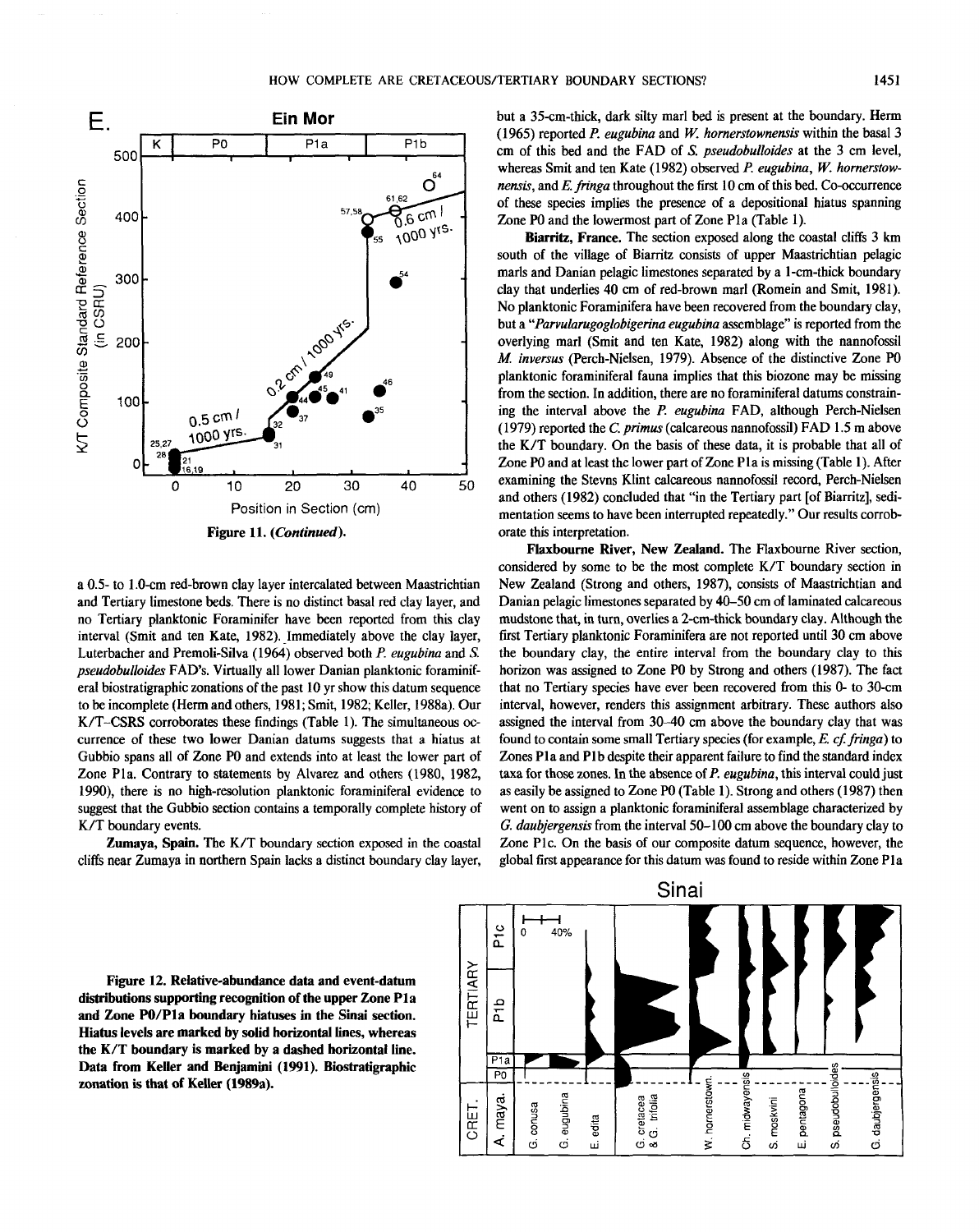

**Figure 13. Graphic correlations for DSDP Sites 528 (A) and 577 (B) with the K/T-CSRS. Note the difference in the character of the correlations in these deep-sea sections when compared to coeval correlations from middle-neritic to upper-slope sections (Figs. 4,6,8, 10, and 11). See Figure 4 caption for explanation of symbols. Sediment accumulation rates based on preliminary geochronologic calibration of the K/T-CSRS (Fig. 3). Data from D'Hondt and Keller (1991). Biostratigraphic zonation is that of Keller (1989a).** 



**Figure 14. Relative-abundance data and event-datum distributions supporting recognition of K/T boundary hiatuses in the Site 528 core. Hiatus level is coincident with the K/T boundary. Data from D'Hondt and Keller (1991). Biostratigraphic zonation is that of Keller (1989a).** 

(Table 1). A more parsimonious interpretation of these data suggests that the Flaxbourne River section may be temporally complete from the K/T boundary through the lower part of Zone P1a, but that large intervals corresponding to Zones P1a and P1b are probably missing.

**DSDP Site 465A.** Although the Site 465A core displays strong drilling disturbance, Smit and Romein (1985) noted that the K/T boundary can be identified by a sharp lithological change from white Maastrichtian oozes to a 2-mm-thick, black clay at the base of a dark marl containing Tertiary planktonic Foraminifera. These authors reported a few *P. eugubtna* specimens in an assemblage of small Tertiary planktonic Foraminifera from the overlying marl and assigned it to the lower part of Zone Pla (prior to the *G. taurica* FAD). The apparent absence of the characteristic Zone P0 planktonic foraminiferal fauna in this core, however, cannot provide direct evidence for the presence of Zone P0. Consequently, it seems more reasonable to suspect that the whole of this biozone is missing, along with the lower part of Zone Pla. In this respect, the Site 465A core is similar to that of the nearby Site 577 (discussed above).

**DSDP Sites 356, 516F, 524, 525A, and 527.** Smit and Romein (1985) reported that Site 356 may include a substantial hiatus in the earliest Paleocene because the earliest Tertiary fauna recovered from this core is similar to their *"G. eugubina-V./G. pseudobulloides* Zone" (= portion of Zone Pla after the *S. pseudobulloides* FAD). This implies the existence of a basal Danian hiatus that includes all of Zone P0 and the lowermost part of Zone Pla. Smit and Romein (1985) also reported that the earliest Tertiary sediment present in Walvis Ridge Sites 524, 525A, and 527 includes middle to upper *P. eugubina* Zone (= Zone Pla) planktonic foraminiferal faunas like those observed at Site 528 (see Fig. 12). Likewise, Boersma (1984) described the co-occurrence of *W. hornerstownensis, P. eugubina, G. daubjergensis, G. minutula (= G. conusa), E. fringa,* and *Ch. midwayensis* FAD's in the basal Danian parts of these cores. All of these data are consistent with our interpretation of a K/T boundary to lower Zone Pla hiatus in these South Atlantic deep-sea cores (Table 1). Site 516F in the southwestern Atlantic contains a well-defined 2-cm-thick clay layer at the K/T boundary. Pujol (1983) described a small ( $\lt$ 150  $\mu$ m) eoglobigerinid fauna as possibly belonging to Zone Pla 0-4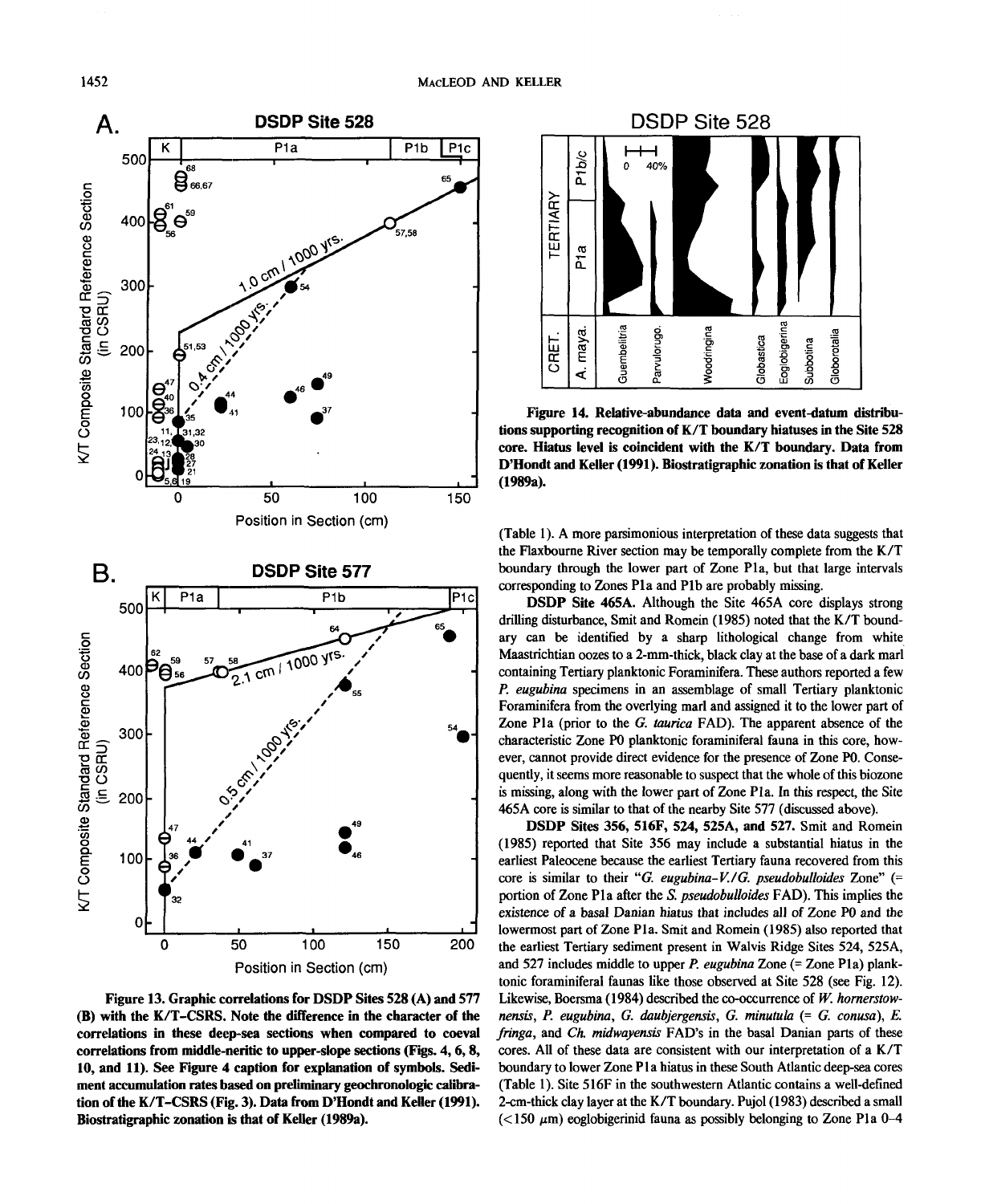

**Figure 15. Generalized chronostratigraphic models for 13 secondary K/T boundary sections with minimum estimated durations of hiatus events. All sections and cores, with the exception of Stevns Klint, represent deep-sea depositional environments. See text for discussion. White, interval present in section; black, interval missing from section; diagonal stipple, enclosed layer (representing either a lithostratigraphic thickness or a number of samples) is located within the designated time interval but does not necessarily account for the entire temporal interval; ?, position of upper or lower hiatus boundary uncertain; dashed line, section contains basal Tertiary red clay layer. Biostratigraphic zonation is that of Keller (1988a).**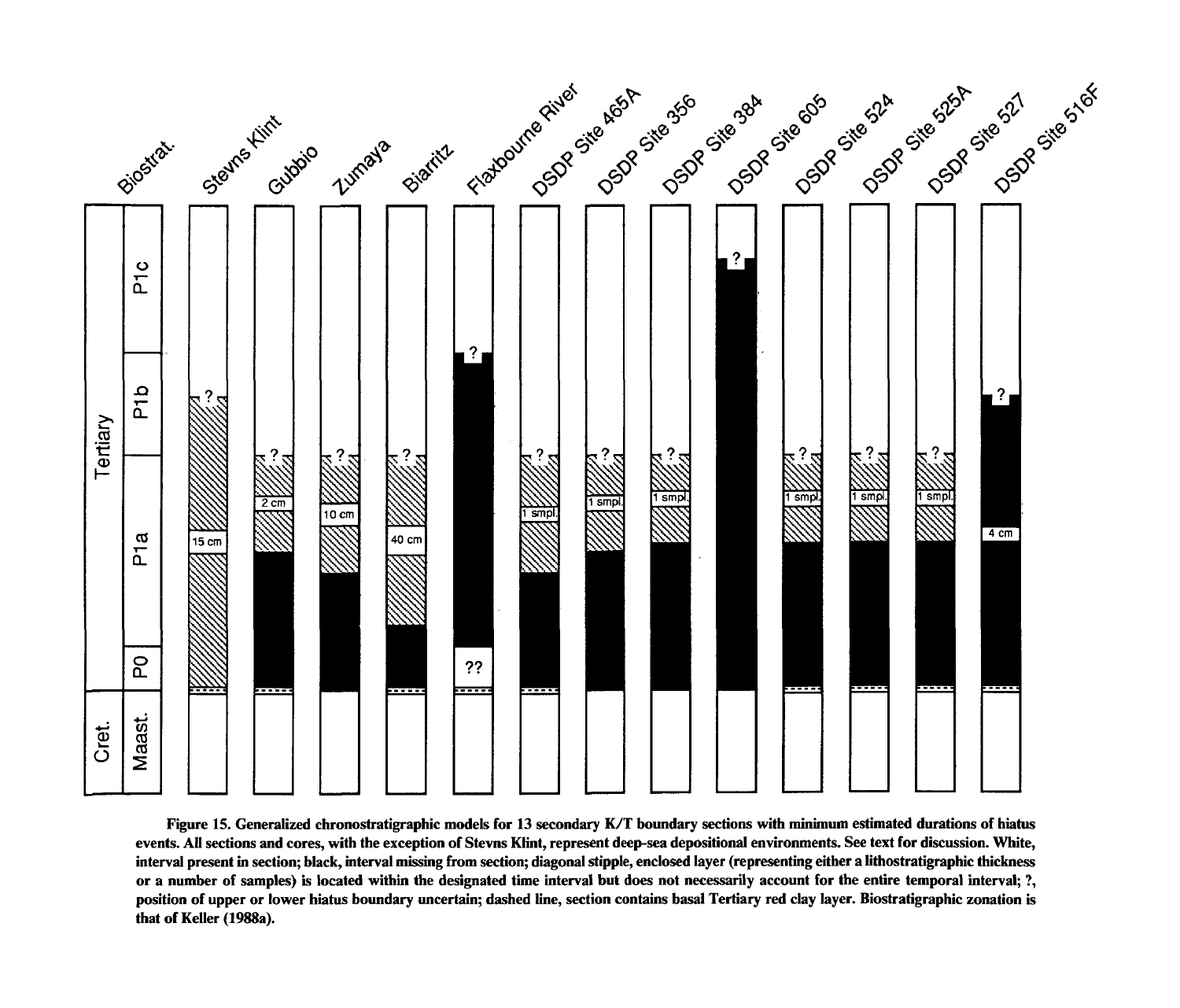cm above this boundary clay. Immediately above that interval, a welldeveloped planktonic foraminiferal fauna containing *G. daubjergensis, S. triloculonides, S. varianta,* and *S. pseudobulloides* was collected. This assemblage of species would be expected to co-occur only within Zone Pic or higher (Table 1). These data suggest that although a narrow lithologic interval may be assignable to Zone P1a, there is no direct evidence to suggest that any of Zone P0 or the lower part of Zone P1a is present within this core. A similar biostratigraphic record is also preserved at southeastern Atlantic Site 356.

**DSDP Sites 384 and 605.** Planktonic foraminiferal datums at Site 384 exhibit a lithostratigraphic distribution similar to that found at Site 356 (Smit and Romein, 1985), suggesting that this site lacks the same basal Danian interval (see above). Site 605 in the northwestern Atlantic lacks a boundary clay. At the base of the Paleocene in this core, Smit and van

Kempen (1987) reported a well-developed fauna containing abundant *Guembelitria, Chiloguembelina, Eoglobigerina,* and *S. pseudobulloides.*  As shown on the K/T-CSRS (Table 1), this assemblage of taxa could be found anywhere within the interval from Zone Pla through Pic.

# **DISCUSSION AND CONCLUSIONS**

One of the major obstacles to inferring chronostratigraphy from biostratigraphy is the high level of diachrony present in raw biostratigraphic data. Figure 16 illustrates the magnitude of this diachrony for seven commonly used lower Danian biostratigraphic datums, by mapping their observed positions in five different K/T boundary sections onto the K/T-CSRS. Despite the fact that several of these events are practically isochronous, correlations based on others may incorporate substantial age



**Figure 16. Estimated temporal positions of seven commonly used lower Danian planktonic foraminiferal datums in five K/T boundary sections. Stippled areas represent alternative temporal placements of event datums, based on best-case and worst-case correlation models (see text). Age scale based on preliminary geochronologic calibration of the K/T-CSRS (Fig. 3). Note the widespread diachrony (ranging to as much as 250,000 yr) among several datums, along with the generally inverse relationship between the physical proximity of sections and datum event isochrony. Biostratigraphic zonation (center column) is that of Keller (1988a).**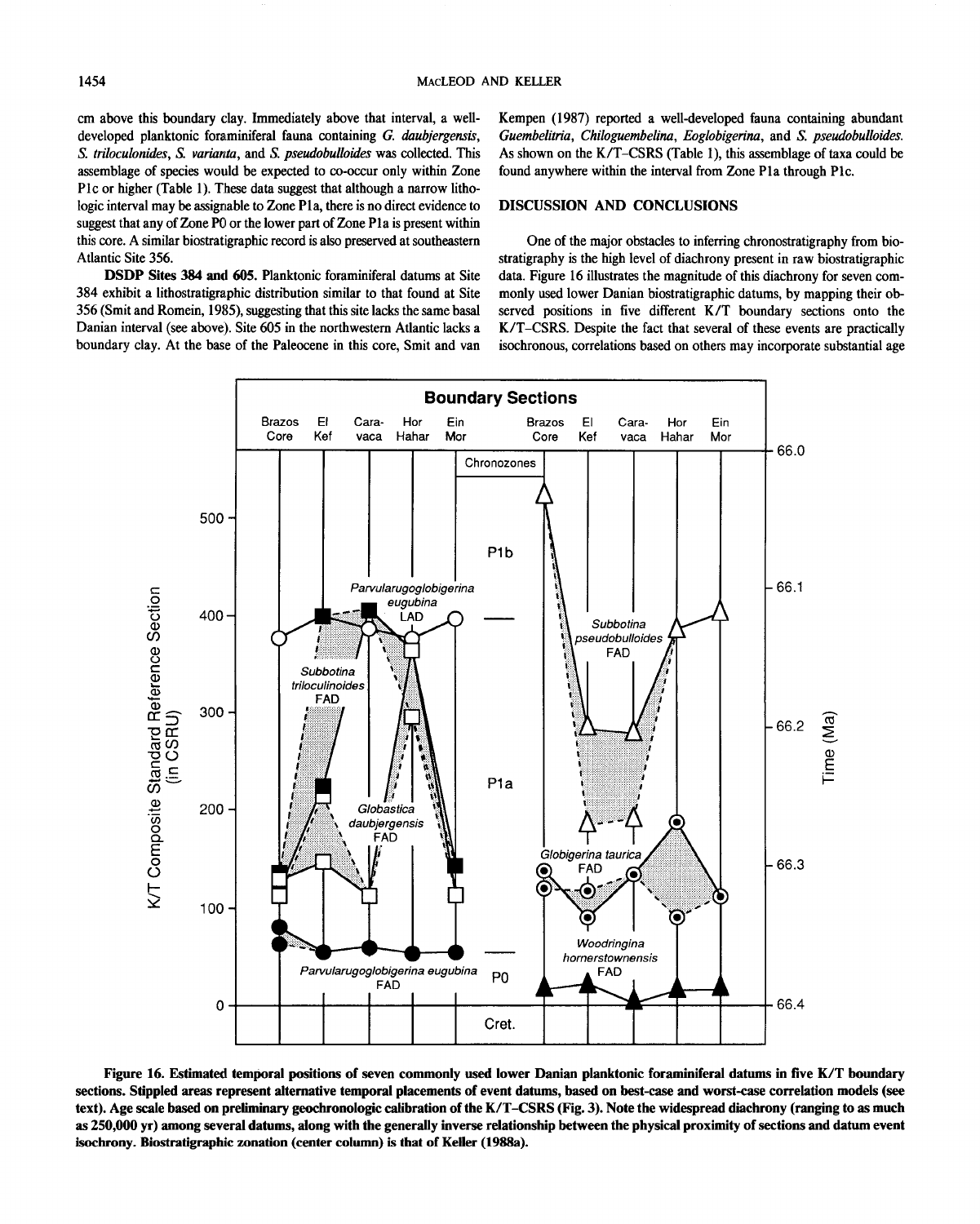differences (geochronologically estimated to range as high as 250,000 yr). Because there is no way of predicting, *a priori* which datums are diachronous and which are not, the temporal completeness of any K/T boundary section or core cannot be assessed in isolation from coeval sections or cores and must not be based on the recognition of single biostratigraphic or lithostratigraphic datums.

Results of our analyses also reveal an intriguing difference between the distribution of hiatuses in neritic and deep-sea environments. Figure 17 shows that continental-shelf sections (for example, El Kef, Brazos River, Caravaca, Agost) generally exhibit either short condensed intervals or hiatuses near the Zone PO/Pla boundary and again in the upper part of zone Pla. In contrast, deep-sea cores (for example, Sites 528 and 577; see also Fig. 15) typically lack the earliest Tertiary Zone P0 and the lower part of Zone Pla. This conspicuous, environmentally mediated discrepancy in the temporal distribution of hiatuses appears to be related to early Danian sea-level fluctuations through the attendant disruption of sedimentation patterns.

Currently, the most detailed lower Danian sea-level curve is based on the analysis of dinoflagellate cysts, sporomorphs, and land-derived organic matter within the lower part of the El Kef section (Fig. 17; see



**Figure 17. Extent and temporal distribution of lower Danian intrazonal hiatuses in the set of 15 primary K/T boundary sections plotted against the sea-level curve of Brinkhuis and Zachariasse (1988). White, interval present under both best-case and worst-case correlation models; stippled, interval present under best-case correlation model but missing under worst-case correlation model; black, interval missing under both best-case and worst-case correlation models. Age scale based on preliminary geochronologic calibration of the K/T-CSRS (Fig. 3). Biostratigraphic zonation is that of Keller (1988a).**